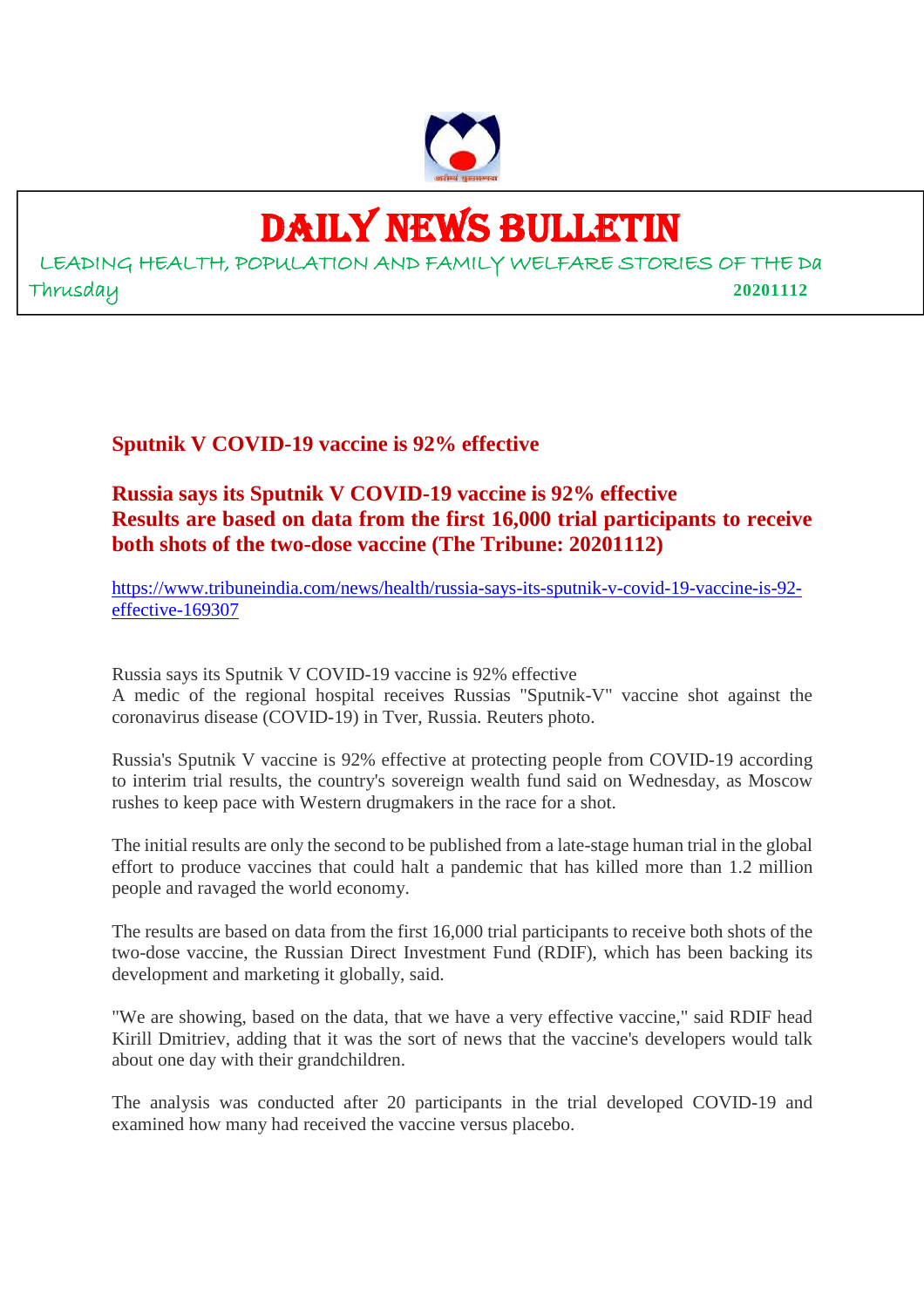That is significantly lower than the 94 infections in the trial of a vaccine being developed by Pfizer Inc and BioNTech. To confirm the efficacy rate, Pfizer said it would continue its trial until there were 164 COVID-19 cases.

RDIF said the Russian trial would continue for six more months and data from the study will also be published in a leading international medical journal following a peer review.

European stocks and U.S. stock futures extended their gains slightly after Russia's announcement.

Russia's announcement follows swiftly on from results posted on Monday by Pfizer and BioNTech, which said their shot was also more than 90% effective.

The Russian results are another boost to other COVID-19 vaccines currently in development and are a proof of concept that the disease can be halted with vaccination.

Experts said knowledge about the trial's design and protocol was sparse, making it difficult to interpret the figures released on Wednesday.

Scientists have raised concerns about the speed at which Moscow has worked, giving the regulatory go-ahead for the shot and launching a mass vaccination programme before full trials to test its safety and efficacy had been completed.

Russia registered its COVID-19 vaccine for public use in August, the first country to do so, though the approval came before the start of the large-scale trial in September.

The so-called Phase III trial of the shot developed by the Gamaleya Institute is taking place in 29 clinics across Moscow and will involve 40,000 volunteers in total, with a quarter receiving a placebo shot.

The chances of contracting COVID-19 were 92% lower among people vaccinated with Sputnik V than those who received the placebo, the RDIF said.

That's well above the 50% effectiveness threshold for COVID-19 vaccines set by the U.S. Food and Drug Administration.

"I can see no a priori reason to disbelieve these results, but it's so very hard to comment because there is so little data there," said Danny Altmann, a professor of Immunology at Imperial College London.

He said that while the Russian release was similar in its level of detail to the one from Pfizer and BioNTech, the key difference was that Pfizer's release came against a backdrop of a wealth of published data on how the trial was designed, its protocol, and what its endpoints were.

The results of the early-stage trials were peer-reviewed and published in September in The Lancet medical journal.

SPUTNIK V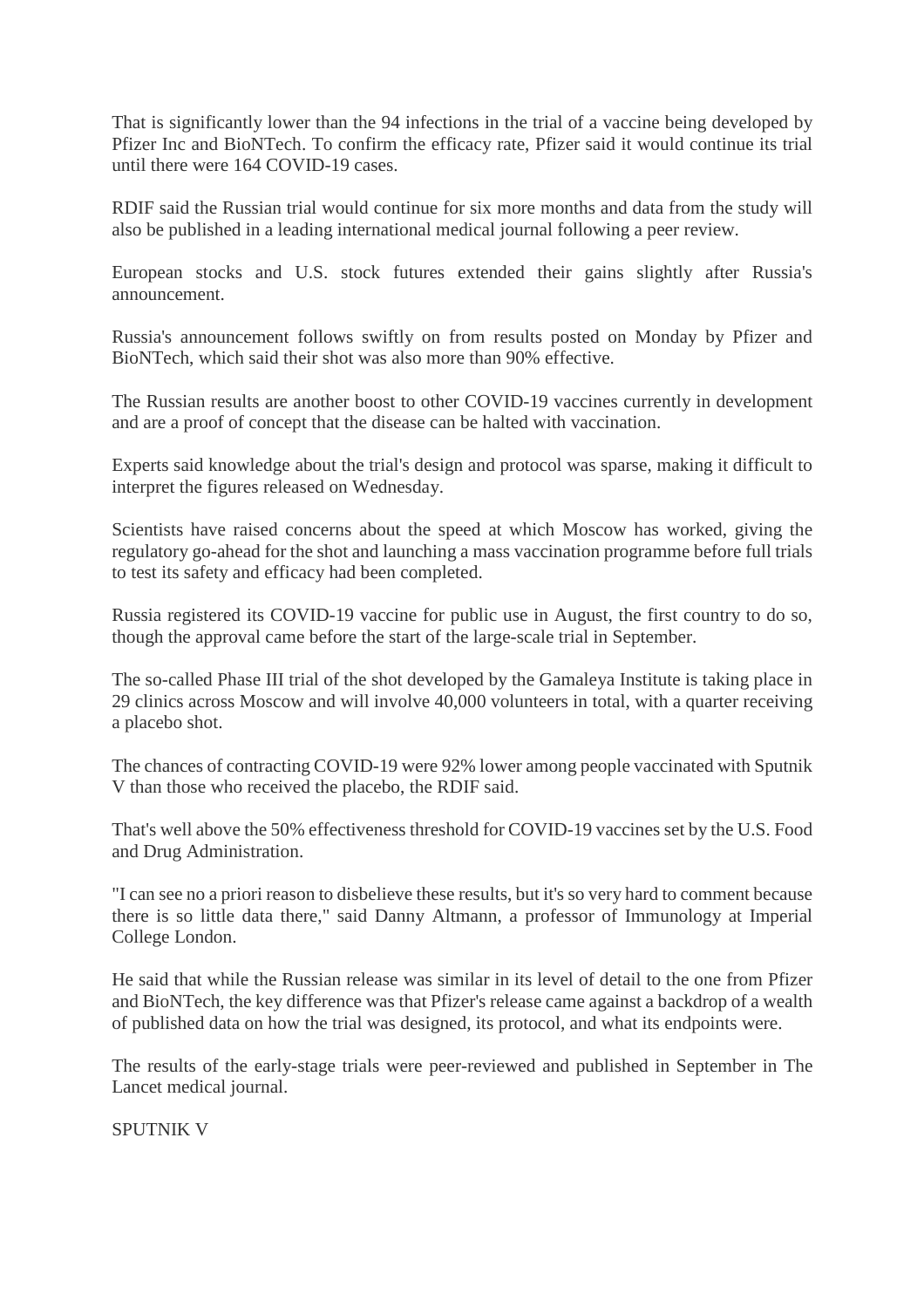The Russian drug is named Sputnik V after the Soviet-era satellite that triggered the space race, a nod to the project's geopolitical importance for Russian President Vladimir Putin.

The vaccine is designed to trigger a response from two shots administered 21 days apart, each based on different viral vectors that normally cause the common cold: human adenoviruses Ad5 and Ad26.

The Pfizer and BioNTech vaccine uses messenger RNA (mRNA) technology and is designed to trigger an immune response without using pathogens, such as actual virus particles.

Russia is also testing a different vaccine, produced by the Vector Institute in Siberia, and is on the cusp of registering a third, Putin said on Tuesday, adding that all of the country's vaccines were effective.

RDIF said as of Nov. 11 no serious side effects had been reported during the Sputnik V Phase III trial.

Some volunteers had short-term minor adverse events such as pain at the injection site, flu-like syndrome including fever, weakness, fatigue, and headache, it said.

#### MASS VACCINATIONS

Successful vaccines are seen as crucial to restoring daily life around the world by helping end the health crisis that shuttered businesses and put millions out of work.

Russia registered the vaccine for domestic use in August and has also inoculated 10,000 people considered at high risk of COVID-19 outside of the trial

Putin has said that Russia expects to start mass vaccinations by the end of the year.

"The publication of the interim results of the post-registration clinical trials that convincingly demonstrate Sputnik V vaccine's efficacy gives way to mass vaccination in Russia against COVID-19 in the coming weeks," Alexander Ginsburg, director of the Gamaleya Institute, said.

Moscow is rolling out a large network of vaccination rooms and residents who want the shot may be able to get it as early as next month if large volumes of doses are supplied by then, Deputy Mayor Anastasia Rakova said on Oct. 30.

However, production challenges remain. Earlier estimates that Russia could produce 30 million doses of the vaccine this year have since been scaled down.

Moscow aims to produce 800,000 doses this month, industry minister Denis Manturov has said, followed by 1.5 million in December. But significantly higher volumes of output per month are expected from early 2021.

Manturov cited issues with scaling up production from small to large-volume bioreactors, while Putin last month cited issues with the availability of equipment.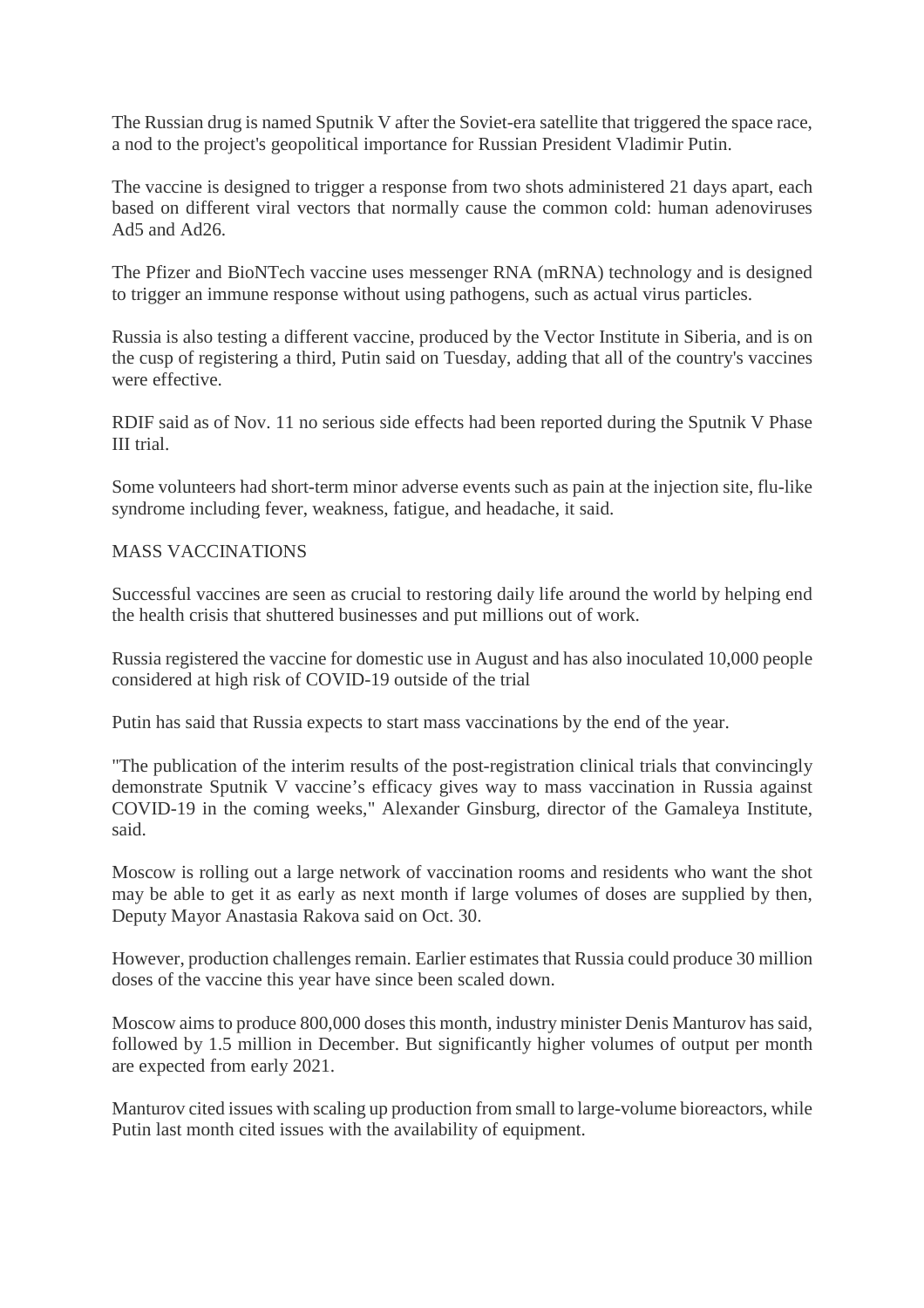In late October, the vaccination of new volunteers was temporarily paused due to high demand and a shortage of doses.

Officials have said that domestic production of the vaccine will be used first to meet Russia's needs.

RDIF, however, has also struck several international supply deals, amounting to 270 million doses in total.

It is expected that these will in large part be produced in other countries and RDIF has previously announced a deal to manufacture 300 million doses in India and an undisclosed amount of doses in Brazil, China and South Korea.

Trials have also begun in Belarus, and are on track to begin soon in the United Arab Emirates, Venezuela and India.

Russia reported 19,851 new coronavirus infections in the past 24 hours and a record high of 432 deaths. At 1,836,960, its overall case tally is the fifth largest in the world, behind the United States, India, Brazil and France.—Reuters

#### **Transmission of coronavirus**

#### **Scientists find evidence of two-way transmission of coronavirus on mink farms**

#### **COVID-19 virus is capable of transmission between humans to minks, as well as from these mammals to people. (The Tribune: 20201112)**

https://www.tribuneindia.com/news/health/scientists-find-evidence-of-two-way-transmissionof-coronavirus-on-mink-farms-169290

Scientists find evidence of two-way transmission of coronavirus on mink farms Caged minks are seen amid the coronavirus disease outbreak, at a mink farm in Gjoel, North Jutland, Denmark, on October 9, 2020. Reuters file

An analysis of outbreaks of the novel coronavirus on 16 mink farms in the Netherlands has revealed that the COVID-19 virus is capable of transmission between humans to minks, as well as from these mammals to people.

While the virus was initially introduced from humans to the minks, the researchers, including Bas B. Oude Munnink from the Erasmus University Medical Center in the Netherlands, said it has since evolved.

"More research in minks and other mustelid species is important to understand if these species are at risk of becoming a reservoir of SARS-CoV-2," they wrote in the study, published in the journal Science.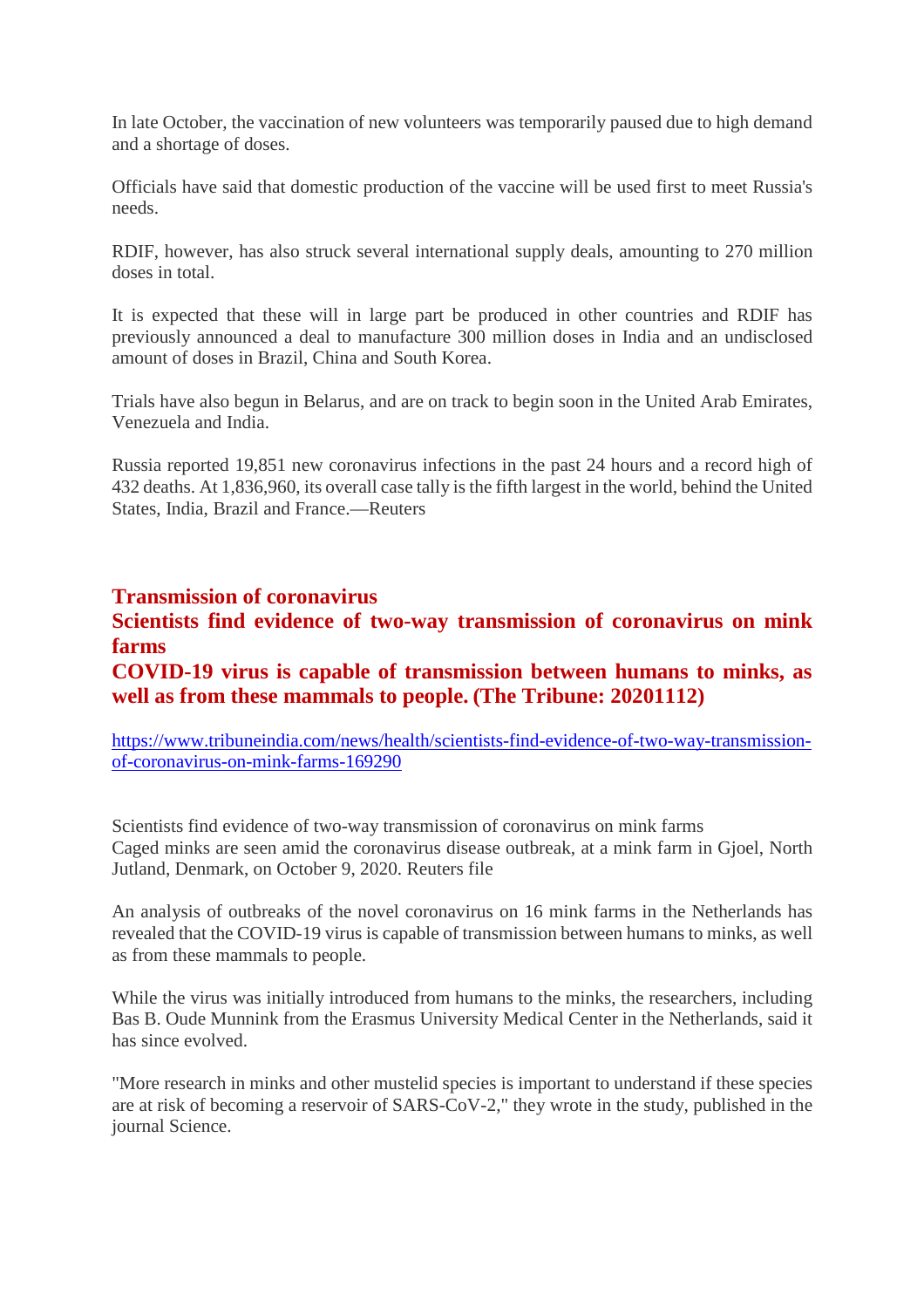According to the scientists, the virus was first diagnosed on two mink farms in late April of 2020 in the Netherlands.

In response, they said an extensive surveillance system was set up.

The researchers performed an in-depth investigation among the first 16 infected mink farms in the Netherlands using a combination of coronavirus diagnostics, whole-genome sequencing, and in-depth interviews with farmworkers.

By the end of June, they found that 66 of 97 of the mink farm residents, employees and/or contacts tested had evidence for SARS-CoV-2 infection.

According to the study, the mink virus genome analysis revealed a diversity of sequences.

These large clusters of infection were initiated by COVID-19 cases with viruses that bear the "D614G mutation", which has come to dominate human infections in several parts of the world, the scientists said.

They also found that some people were infected with strains of the virus with an animal sequence signature, providing evidence of animal to human transmission.

However, they did not find any evidence of spillover to people living in close proximity to mink farms.

"It is imperative that fur production and the trading sector should not become a reservoir for future spillover of SARS-CoV-2 to humans," the scientists wrote in the study. PTI

## **COVID-19 vaccine**

#### **Where are we in the COVID-19 vaccine race?**

**Drugmakers and research centers around the world are working on COVID-19 vaccines, with large global trials of several of the candidates involving tens of thousands of participants well underway. . (The Tribune: 20201112)**

https://www.tribuneindia.com/news/health/where-are-we-in-the-covid-19-vaccine-race-169282

The following is what we know about the race to deliver vaccines to help end the coronavirus pandemic that has claimed over 1.26 million lives worldwide:

Who is furthest along?

US drugmaker Pfizer Inc and German partner BioNTech SE were the first to release data showing on Monday that their vaccine worked in a large, late-stage clinical trial.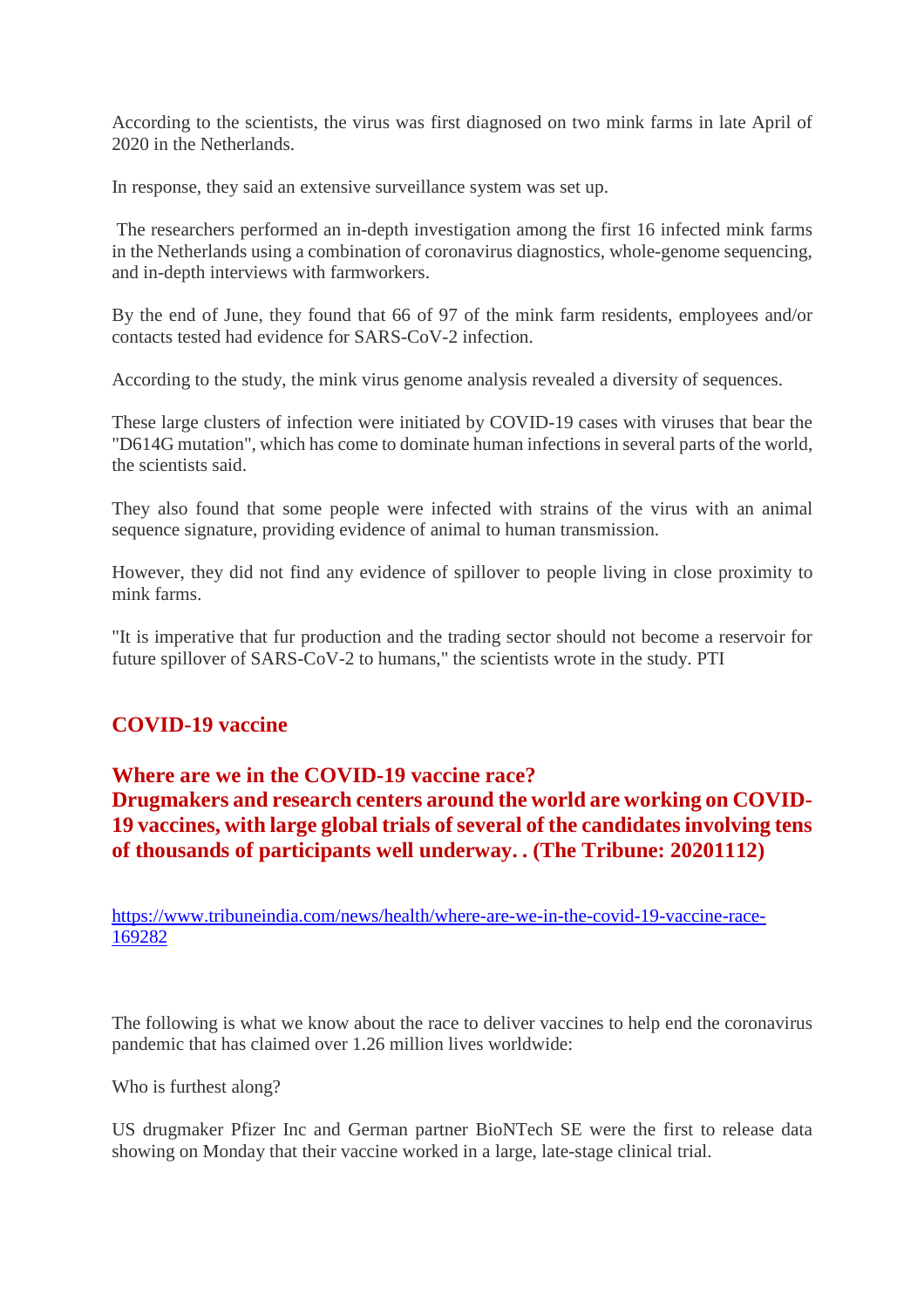Russia's sovereign wealth fund published interim late-stage trial results for its Sputnik V vaccine on Wednesday showing the shot is 92% effective at protecting people from COVID-19.

The next data releases will likely be from US biotech firm Moderna Inc, possibly in November, and from Britain-based AstraZeneca Plc with the University of Oxford in November or December. Johnson & Johnson says it is on track to deliver data this year.

What happens in these trials?

The companies are testing their vaccines against a placebo - typically saline solution - in healthy volunteers to see if the rate of COVID-19 infection among those who got the vaccine is significantly lower than in those who received the dummy shot.

Why is Pfizer ahead with its data?

The trials rely on subjects becoming naturally infected with the coronavirus, so how long it takes to generate results largely depends on how pervasive the virus is where trials are being conducted. Each drugmaker has targeted a specific number of infections to trigger a first analysis of their data.

Pfizer said its interim analysis was conducted after 94 participants in the trial developed COVID-19 while Russia's examination was conducted after 20 participants in the trial developed the disease.

AstraZeneca said last week a slowdown in infections during the summer is delaying data analysis for its UK trial.

COVID-19 cases, however, soared in October and early November, setting daily records in the United States and Europe.

How well are the vaccines supposed to work?

The World Health Organization has recommended a minimum standard for effectiveness of at least 50%. The United States and some other regulators are following that guideline – which means there must be at least twice as many infections among volunteers who received a placebo as among those in the vaccine group. The European Medicines Agency has said it may accept a lower efficacy level.

Pfizer and Russia both said their vaccines are more than 90 per cent effective against COVID-19.

When will regulators rule on safety and efficacy?

Regulators review vaccines after companies submit applications seeking either emergency use authorization (EUA) or formal approval.

The earliest the US Food and Drug Administration could make a decision is in December because Pfizer/BioNtech and Moderna do not expect to have enough safety data until the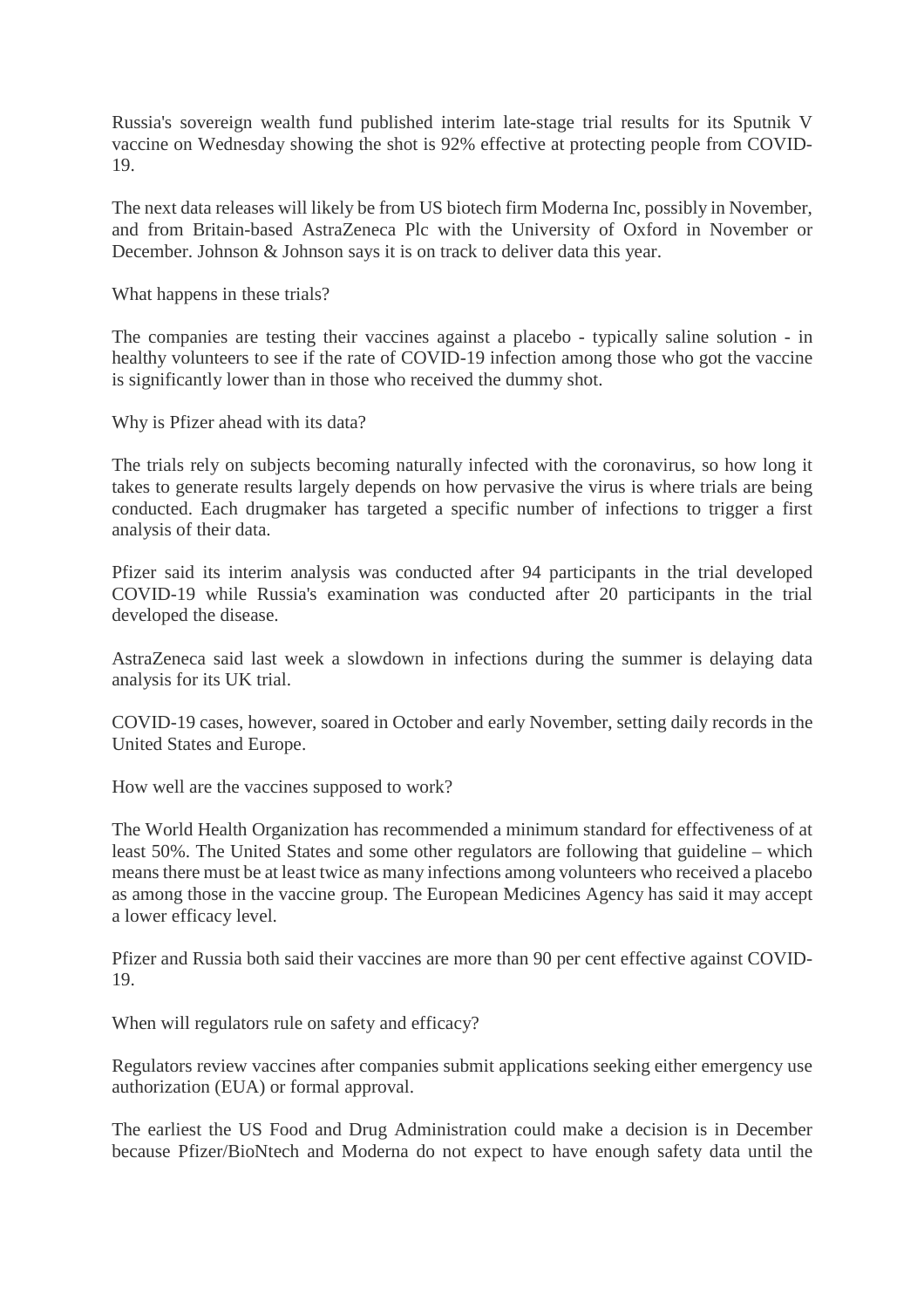second half of November. The FDA has asked companies to watch trial participants for side effects for two months after receiving a final vaccine dose.

Regulators for Europe, the United Kingdom and Canada are considering data on a rolling basis, as it becomes available.

They expect to conduct expedited reviews as well. It is not clear when companies will submit efficacy data to these agencies or when the agencies would make a decision.

Could these be the first widely available coronavirus vaccines?

Yes, although China is on a similar timeline. The country launched an emergency use program in July aimed at essential workers and others at high risk of infection that has vaccinated hundreds of thousands of people.

At least four vaccines are far along, including those from China National Biotec Group (CNBG), CanSino Biologics and Sinovac. Sinovac and CNBG have said to expect early trial data as soon as November.

Russia has also given the Sputnik V vaccine developed by the Gamaleya Institute to 10,000 members of the general population considered at high risk of contracting the virus.

In late October, the director of the Gamaleya Institute, Alexander Gintsburg, said 20,000 volunteers had received the first shot so far and 9,000 the second.

## **Plasma treatment**

## **Plasma treatment can quickly kill Covid virus on surfaces (The Tribune: 20201112)**

https://www.tribuneindia.com/news/health/plasma-treatment-can-quickly-kill-covid-virus-onsurfaces-169266

Plasma is one of the four basic states of matter and can be created by heating a neutral gas or subjecting it to a strong electromagnetic field

Plasma treatment can quickly kill Covid virus on surfaces Photo for representational purpose only. iStock

Strains of the novel coronavirus on surfaces like metal, leather, and plastic can be killed quickly when treated with argon-fed, cold atmospheric plasma, says a new study.

Plasma is one of the four basic states of matter and can be created by heating a neutral gas or subjecting it to a strong electromagnetic field.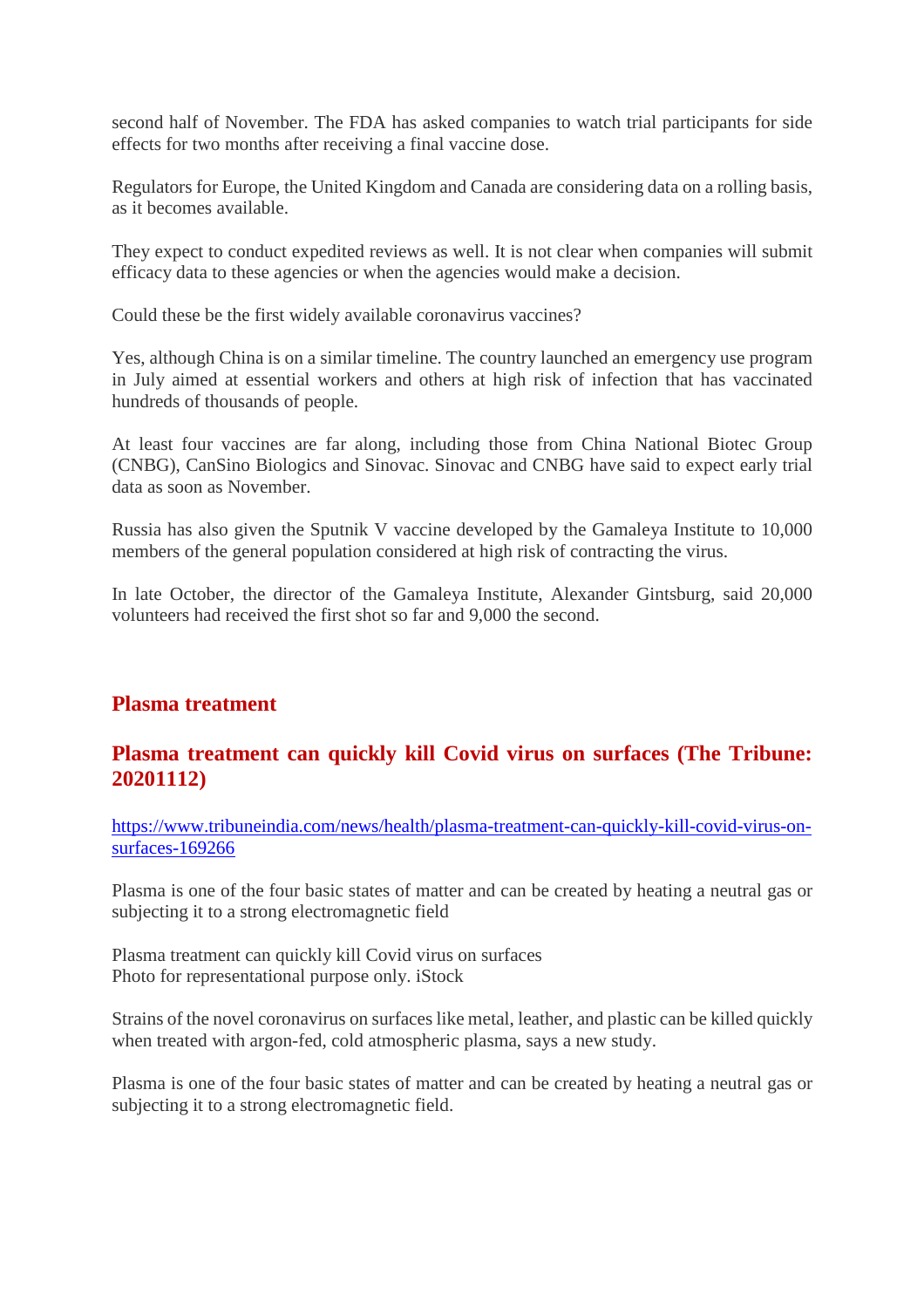A relatively new technology, cold atmospheric plasma is an ionized, near-room-temperature gas that has proven effective in cancer treatments, wound healing, dentistry, and other medical applications.

The new findings, published in the journal Physics of Fluids, show great potential for the use of plasma in the fight against the spread of Covid-19.

"This is only the beginning," said corresponding author Richard Wirz from University of California, Los Angeles (UCLA).

"We are very confident and have very high expectations for plasma in future work. In the future, a lot of answers for the scientific community will come from plasma." The researchers used an atmospheric pressure plasma jet they built with a 3D printer to spray surfaces that were treated with SARS-CoV-2 cultures. SARS-CoV-2 is the virus responsible for Covid-19.

The surfaces included plastic, metal, cardboard, and basketball, football, and baseball leather.

The spray using plasma fed by argon killed all the coronavirus on the six surfaces in less than three minutes, and most of the virus was destroyed after 30 seconds, said the study.

Additional testing showed the virus was destroyed in similar times on cotton from face masks.

The novel coronavirus can remain infectious on surfaces for several hours.

The authors ran a similar coronavirus test with helium-fed plasma, but the helium was not effective, even with treatments up to five minutes.

The researchers believe this was due to lower rates of reactive oxygen and reactive nitrogen when using helium-fed gas, compared to argon.

Study co-author, Zhitong Chen, also from UCLA, said the researchers are building a compact device that could be used widely to treat surfaces for the coronavirus with plasma.

It is a safer, healthier option than chemicals or other treatments, he said.

"Everything we use comes from the air," he said.

"Air and electricity: It's a very healthy treatment with no side effects." The researchers hope the benefits of plasma, like those shown in this study, can be made available to people around the world. — IANS

#### **Sars-Cov-2,**

**New sero survey shows 1 in 4 exposed in Capital (Hindustan Times: 20201112)**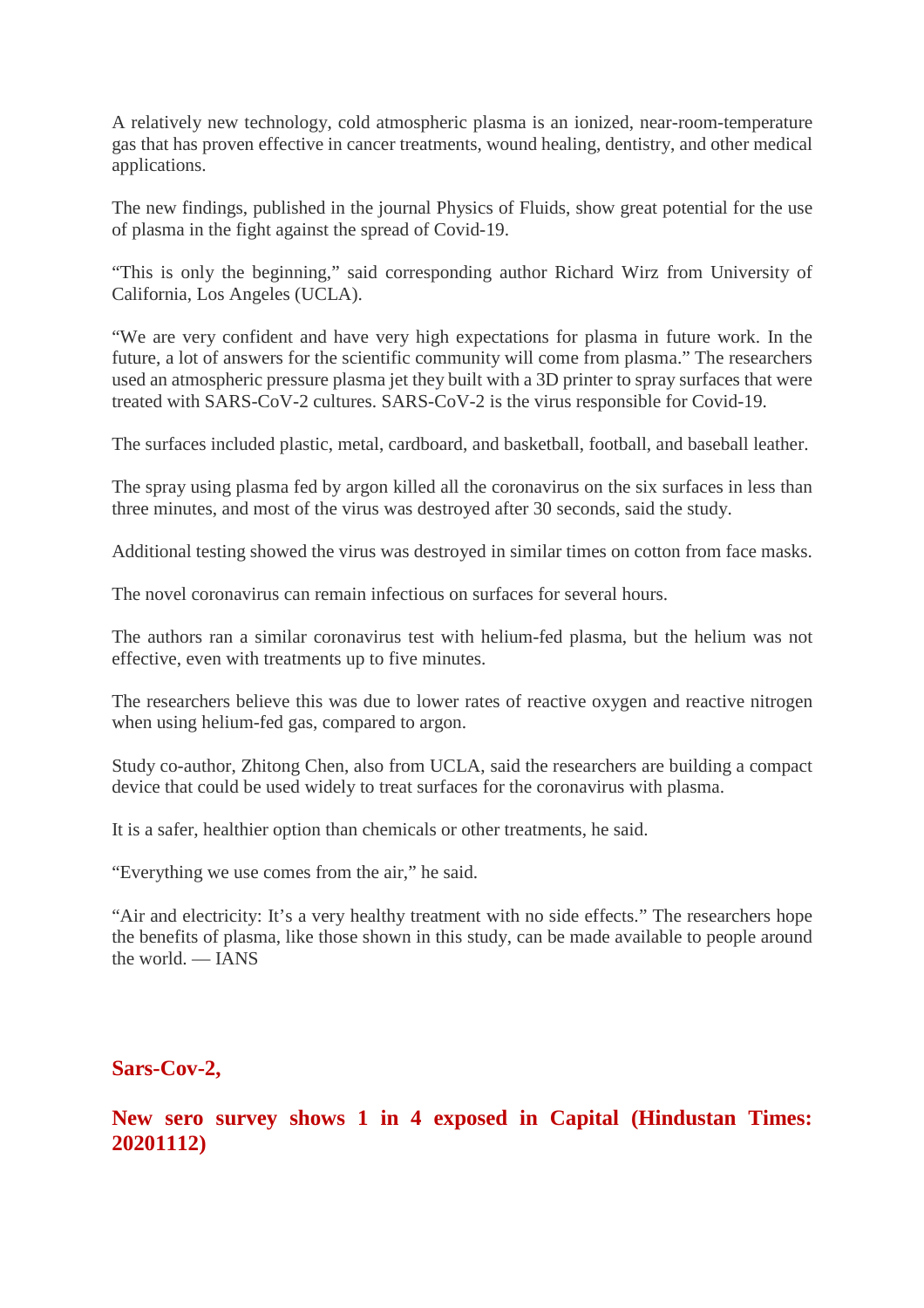#### https://epaper.hindustantimes.com/Home/ArticleView

# **What October's sero survey found**

The prevalence of antibodies among those sampled in the fourth round of the sero survey has gone up by minuscule 0.4 percentage points in about 45 days, the report shows



Around one in four of the 15,000 people tested in the latest serological survey in the capital showed prevalence of antibodies against Sars-Cov-2, the government informed the Delhi high court on Wednesday, indicating that the proportion of people with antibodies has remained largely unchanged from the previous round of the exercise.

The report also showed that a large proportion (43.5%) of people who had previously been diagnosed with Covid-19 remained sero-negative, a statistic that independent experts said underlined how such surveys were underestimating how many people had been exposed.

Authors of the report, however, said it was because antibodies take time to develop after contracting an infection and that they remain detectable only for a limited period.

Researchers caution that absence of antibodies in infected people cannot be conclusive evidence that they are unprotected from the disease.

Equally, it isn't clear how long and how strong a protection against Covid-19 such antibodies can offer. The prevalence of the antibodies among those sampled in the fourth round of the sero survey has gone up by minuscule 0.4 percentage points in a month-and-a half – from 25.1% in the first week of September to 25.5% in the third week of October. The authors of the study attributed the lack of an increase of sero-prevalence to "fewer infections reported in August" and "disappearing" antibodies.

The findings of the October round of sero-prevalence survey report were submitted during the hearing in the Delhi high court on a plea seeking more aggressive testing in Delhi. During the hearing, the court censured the government for relaxing norms for public movement at a time when infections have "spiralled alarmingly". The court asked the government to put in place a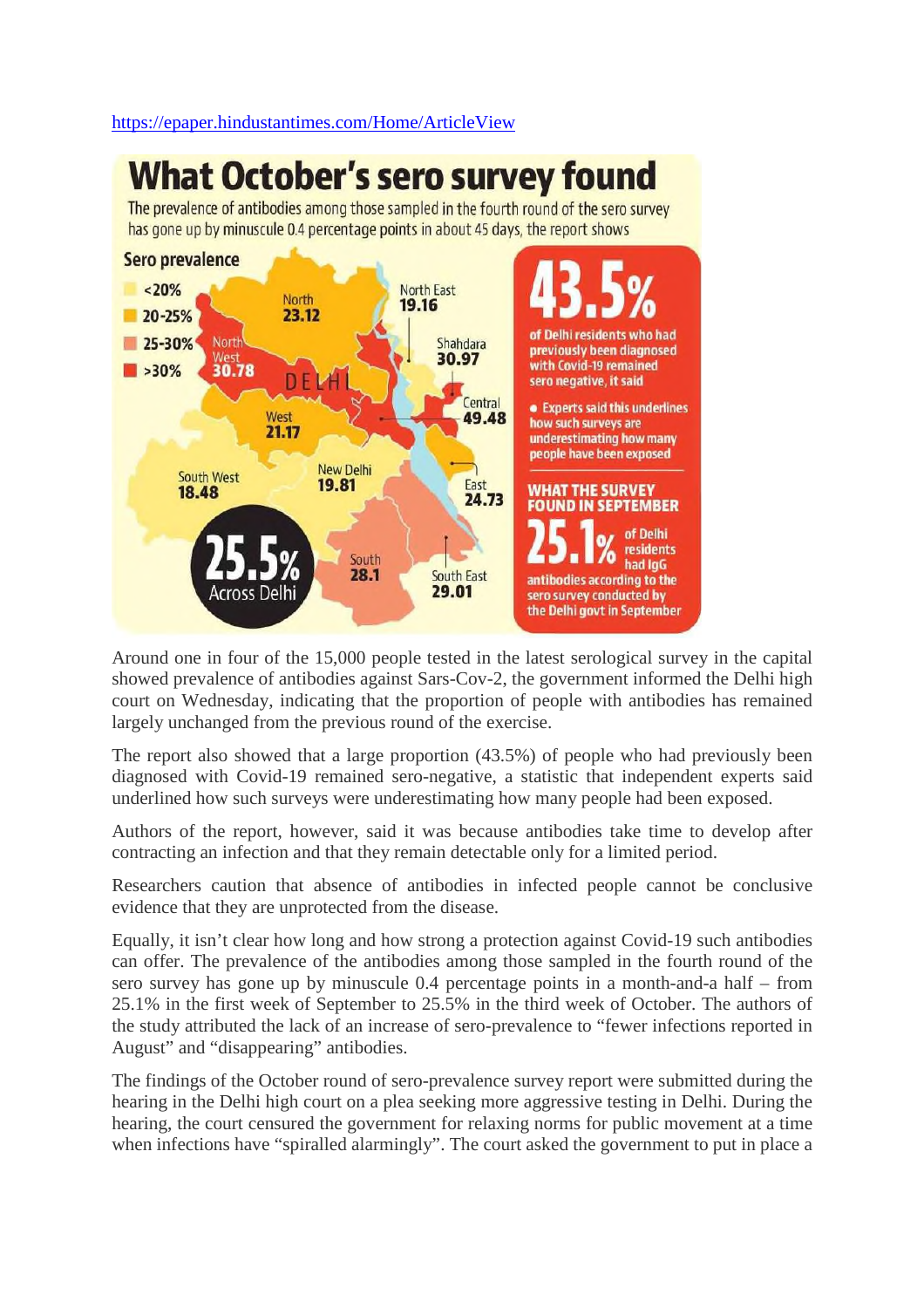policy on controlling the "mind-boggling" rate of new cases. "No household has been left untouched," a bench of justice Hima Kohli and justice Subramonium Prasad said.

"The rates in the city are mind-boggling. The number of deaths is in double figures every day. What's with the Delhi government allowing all the un-lockdown when the cases are skyrocketing? Why have you opened everything? What are the strategies that you are following?" the court said.

"Today, Delhi is beating the whole state of Maharashtra and Kerala hands down in Covid-19 infections. When the numbers are decreasing in all the states, then why numbers are rising only in your state? Either there is no control or there is lack of control," the bench said.

The seven-day average of daily new cases in Delhi has touched 7,148, and the Union territory has seen an average of 75 Covid-19 deaths a day over the past week. Delhi currently accounts for the most daily cases in the country. And there are no Covid-19 beds available in private hospitals.

In June-end , 22.6% of the 21,000 people sampled had antibodies. This proportion shot to 29.1% among the 15,000 people sampled in August, and then dropped to 25.1% among the 17,000 people sampled in September.

Covid-19: What you need to know today

There isn't much information available on India's Covid-19 vaccine game plan. We do know — HT's Saubhadra Chatterji broke that story — that there is a vaccine committee. We also know that this committee is speaking to several vaccine developers. And we know that states have been asked to prepare a list of people who should be prioritised for a vaccine shot. There are several unanswered questions, though.

Infosys chairman and former Unique Identification Authority of India (UIDAI) head Nandan M Nilekani wrote a two-part article detailing how he thinks India should go about it, but, again, it isn't known whether the government is thinking along those lines, or whether the people in charge have even read Nilekani's article. I am not sure (and this is based on my own interactions) that these people are as informed of the pandemic as they should be. A long career in India's sprawling and bureaucratic health system, or a medical degree of some vintage, don't matter as much as an open mind, the ability to read and understand current literature on Covid, and then synthesise what that means in the Indian context. The US has Dr Anthony Fauci; we have a man who thinks the influenza and Covid viruses are from the same family. It's the reason I recommended — Dispatch 108, titled A Million and a Manifesto, on July 18, shortly after India crossed the million-case mark — that the country appoint a Covid Commissioner. But I digress.

There are four aspects involved in vaccinating a population.

The first involves identifying and procuring a vaccine. Sure, if you are a country such as the US, you can launch a program like Warp Speed, funneling billions of dollars into companies developing vaccines; but even otherwise, it makes sense to secure supplies by striking deals, private bilateral business agreements, with companies developing the vaccines. The UK and the EU have such agreements. As have many other countries. India doesn't, and is largely dependent for vaccines on a WHO initiative, Covax, but not all vaccine developers are part of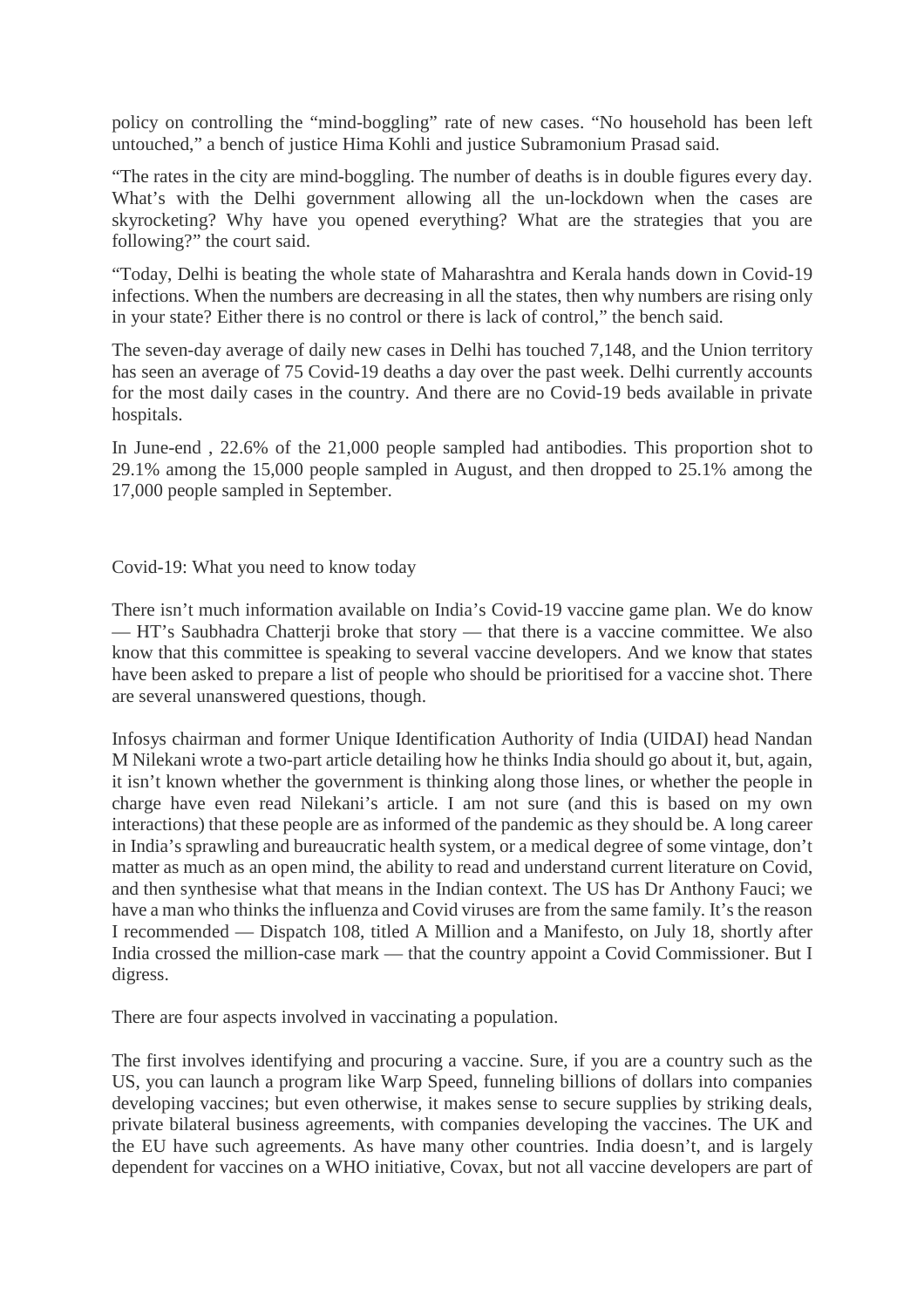this equitable access platform; Pfizer, for instance, isn't (and its vaccine will likely be the first one available). India should aggressively pursue bilateral agreements, and use as a hedge, like many other countries plan to, the vaccine doses it will be eligible for under Covax. The next few years are going to be about vaccine stockpiles — most of the initial vaccines may be twoshot ones; people may need annual vaccination — and India should get serious about building its own.

The second involves funding. India needs to figure out who is eligible for a free vaccine, and who pays. The easier, but more expensive option, is to underwrite the costs of vaccination for the entire population — something that could cost tens of billions of dollars. And at least for the first few years (I'm not sure anyone has thought about this), till a one-shot-lifetimeprotection vaccine is developed, this staggering amount of money may have to be spent annually. The government could also consider providing the vaccine free only to people who need it (say, those covered by the Public Distribution System), and make others pay for it.

The third involves distribution. Here the government should do the smart thing and tap the expertise of those who do this best — companies in the consumer products business such as ITC, Hindustan Unilever Ltd, Parle, the Gujarat Co-operative Milk Marketing Federation, and others. These companies are in the business of ensuring their products are available in remote corners of the country. Some even deal in perishables, and some others in products that require refrigeration.

The last involves administration. This is perhaps the most complex part of the exercise, but also the one where India has a very good template — the general elections, down to the neighborhood election booths. Just like government employees, usually school teachers, are drafted to man the polling booths, health care workers from government and private hospitals should be asked to staff the vaccination booths. The national elections, conducted in phases, in just the span of a month-and-a-half, provide the perfect template for a national vaccination drive. People know which their booths are; go there, present some ID (even a phone number will do, or a name and thumbprint in the extreme case of someone who has no ID at all), be vaccinated, get a receipt to that effect, and perhaps one of those indelible-ink marks on a finger.

# **Covid-19: What you need to know today (Hindustan Times: 20201112)**

#### https://epaper.hindustantimes.com/Home/ArticleView

There isn't much information available on India's Covid-19 vaccine game plan. We do know — HT's Saubhadra Chatterji broke that story — that there is a vaccine committee. We also know that this committee is speaking to several vaccine developers. And we know that states have been asked to prepare a list of people who should be prioritised for a vaccine shot. There are several unanswered questions, though.

Infosys chairman and former Unique Identification Authority of India (UIDAI) head Nandan M Nilekani wrote a two-part article detailing how he thinks India should go about it, but, again, it isn't known whether the government is thinking along those lines, or whether the people in charge have even read Nilekani's article. I am not sure (and this is based on my own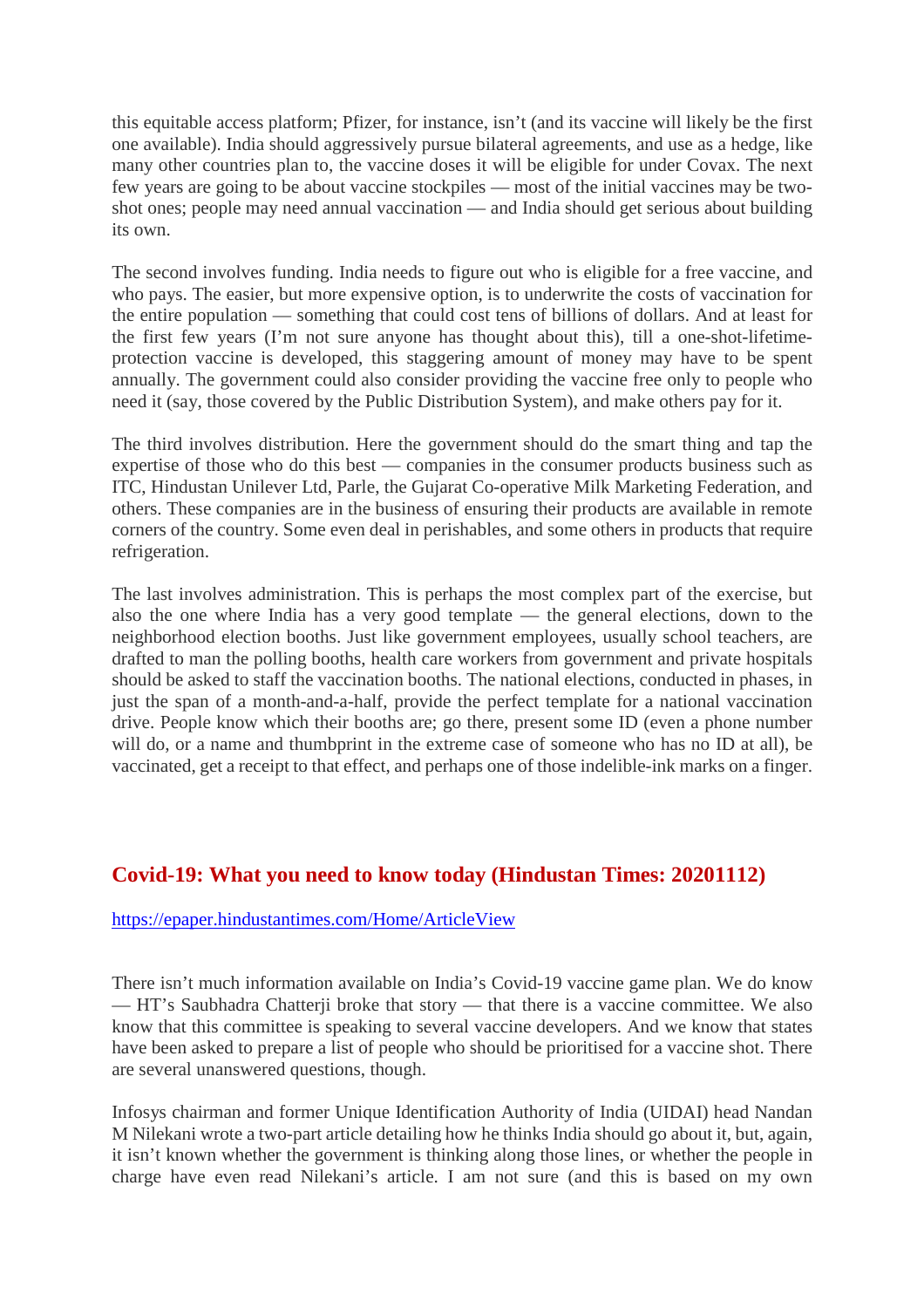interactions) that these people are as informed of the pandemic as they should be. A long career in India's sprawling and bureaucratic health system, or a medical degree of some vintage, don't matter as much as an open mind, the ability to read and understand current literature on Covid, and then synthesise what that means in the Indian context. The US has Dr Anthony Fauci; we have a man who thinks the influenza and Covid viruses are from the same family. It's the reason I recommended — Dispatch 108, titled A Million and a Manifesto, on July 18, shortly after India crossed the million-case mark — that the country appoint a Covid Commissioner. But I digress.

There are four aspects involved in vaccinating a population.

The first involves identifying and procuring a vaccine. Sure, if you are a country such as the US, you can launch a program like Warp Speed, funneling billions of dollars into companies developing vaccines; but even otherwise, it makes sense to secure supplies by striking deals, private bilateral business agreements, with companies developing the vaccines. The UK and the EU have such agreements. As have many other countries. India doesn't, and is largely dependent for vaccines on a WHO initiative, Covax, but not all vaccine developers are part of this equitable access platform; Pfizer, for instance, isn't (and its vaccine will likely be the first one available). India should aggressively pursue bilateral agreements, and use as a hedge, like many other countries plan to, the vaccine doses it will be eligible for under Covax. The next few years are going to be about vaccine stockpiles — most of the initial vaccines may be twoshot ones; people may need annual vaccination — and India should get serious about building its own.

The second involves funding. India needs to figure out who is eligible for a free vaccine, and who pays. The easier, but more expensive option, is to underwrite the costs of vaccination for the entire population — something that could cost tens of billions of dollars. And at least for the first few years (I'm not sure anyone has thought about this), till a one-shot-lifetimeprotection vaccine is developed, this staggering amount of money may have to be spent annually. The government could also consider providing the vaccine free only to people who need it (say, those covered by the Public Distribution System), and make others pay for it.

The third involves distribution. Here the government should do the smart thing and tap the expertise of those who do this best — companies in the consumer products business such as ITC, Hindustan Unilever Ltd, Parle, the Gujarat Co-operative Milk Marketing Federation, and others. These companies are in the business of ensuring their products are available in remote corners of the country. Some even deal in perishables, and some others in products that require refrigeration.

The last involves administration. This is perhaps the most complex part of the exercise, but also the one where India has a very good template — the general elections, down to the neighborhood election booths. Just like government employees, usually school teachers, are drafted to man the polling booths, health care workers from government and private hospitals should be asked to staff the vaccination booths. The national elections, conducted in phases, in just the span of a month-and-a-half, provide the perfect template for a national vaccination drive. People know which their booths are; go there, present some ID (even a phone number will do, or a name and thumbprint in the extreme case of someone who has no ID at all), be vaccinated, get a receipt to that effect, and perhaps one of those indelible-ink marks on a finger.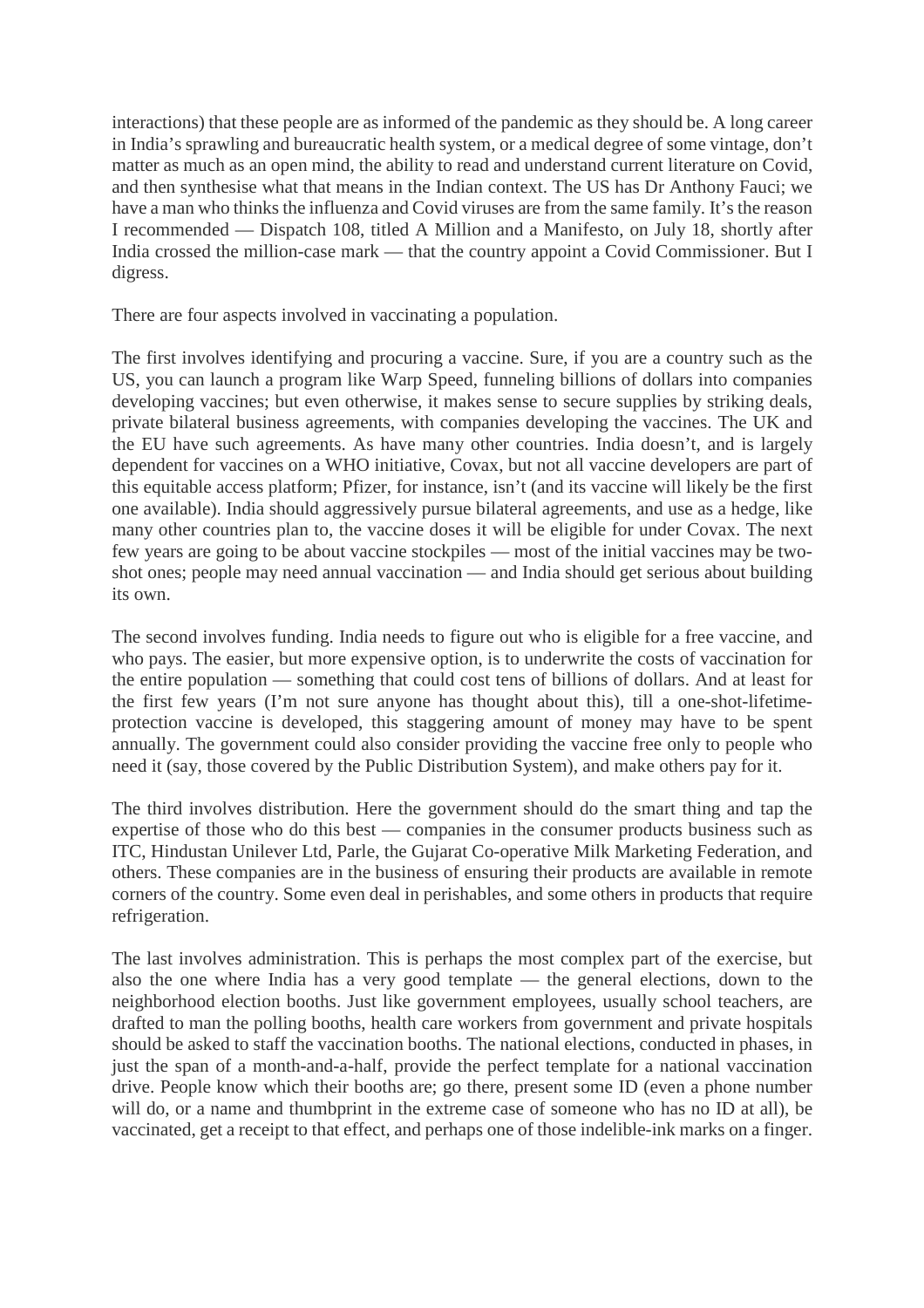# **New Cases (The Asian Age: 20201112)**

http://onlineepaper.asianage.com/articledetailpage.aspx?id=15219330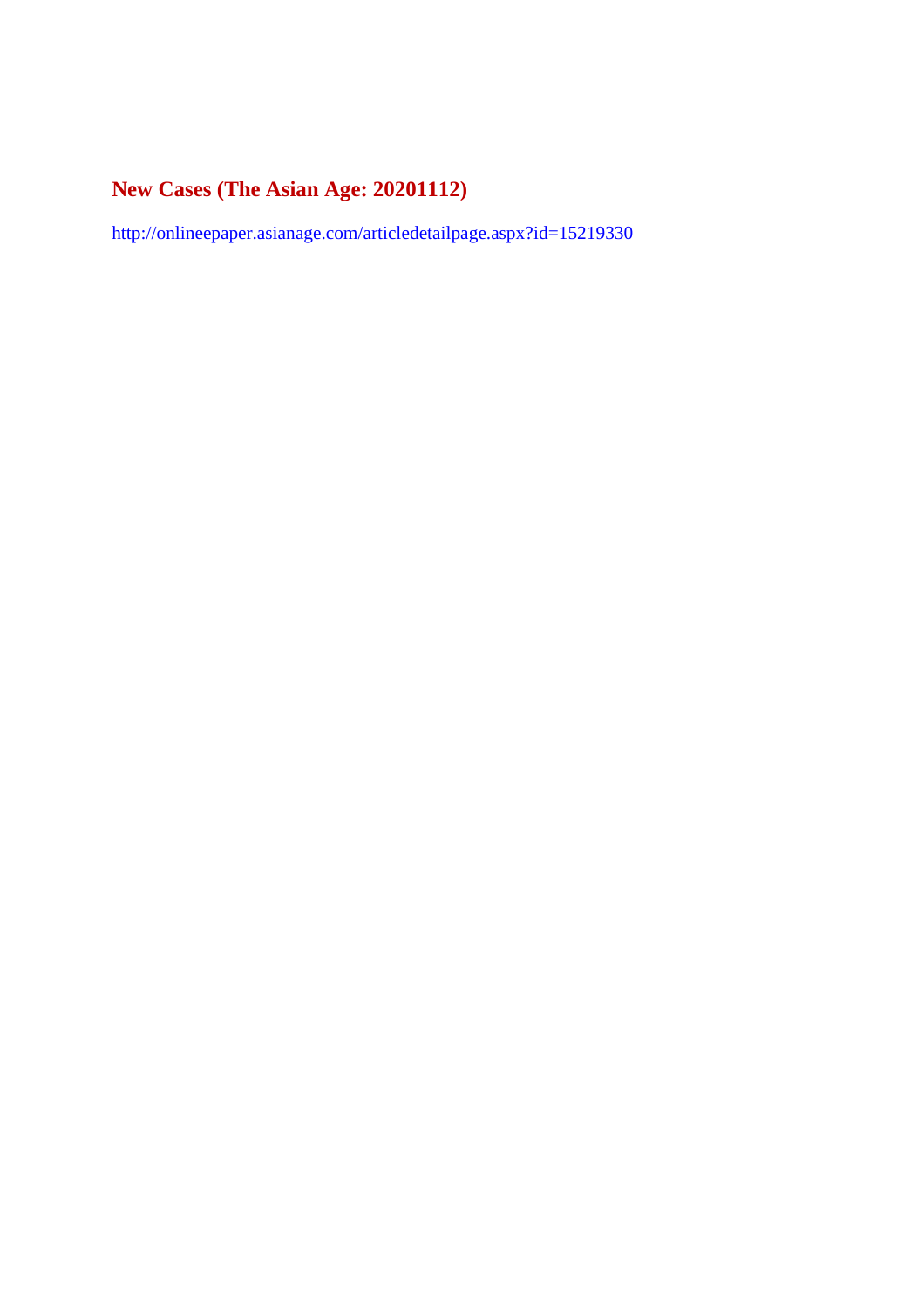# **Delhi's daily Covid** cases cross 8,000 mark for first time

#### **AGE CORRESPONDENT** NEW DELHI, NOV. 11

This was the first time when daily Covid-19 cases crossed the 8,000in Delhi mark on Wednesday as the national capital reported 8,593 cases. The total tally of the city now stands at 45,9975 and the positivity rate has jumped to 13.40 per cent. In the last 24 hours, 64,121 tested have been conducted and 85 deaths have been reported. Over 24,000 people in Delhi are now under home isolation, the health bulletin said. Earlier, the city recorded 7,830 fresh infections which was the highest till On Tuesday.

Chief minister Arvind Kejriwal has requested Union health minister Harsh Vardhan for augmenting the bed capacity in the central government-run hospitals in Delhi, in view of revised projections of up to 15,000 Covid-19 cases per day in the coming weeks under the third surge of the coronavirus infection in the national capital.

In a letter to Mr.<br>Vardhan last week, Mr. Kejriwal cited a shortfall of around 4,900 beds in hospitals, seeking the

Union minister's direction to the hospitals run by the central government in Delhi to provide at least 1,092 additional beds, including 300 ICU beds, with the required medical staff.

The chief minister said Delhi is witnessing a renewed increase in the number of Covid-19<br>cases for the last few days and cited the revised response strategy 3.0 of the Dr. Paul Committee, projecting up to 15,000 coronavirus cases per day during the third surge in the upcoming weeks due to the rising pollution, celebration of festivals, wedding season and other factors.

At present, Delhi has a total bed capacity of<br>15,713, including ICU for  $Covid-19$ beds. patients, he pointed out.

The Delhi government said it is increasing the number of Covid tests to help control the spread. One of these methods is 'targeted testing" in markets during the festive season.

Both shopkeepers and customers who appear for festive shopping are being tested. Besides, the staff in restaurants and others are also having to undergo RT-PCR tests amid the festive rush.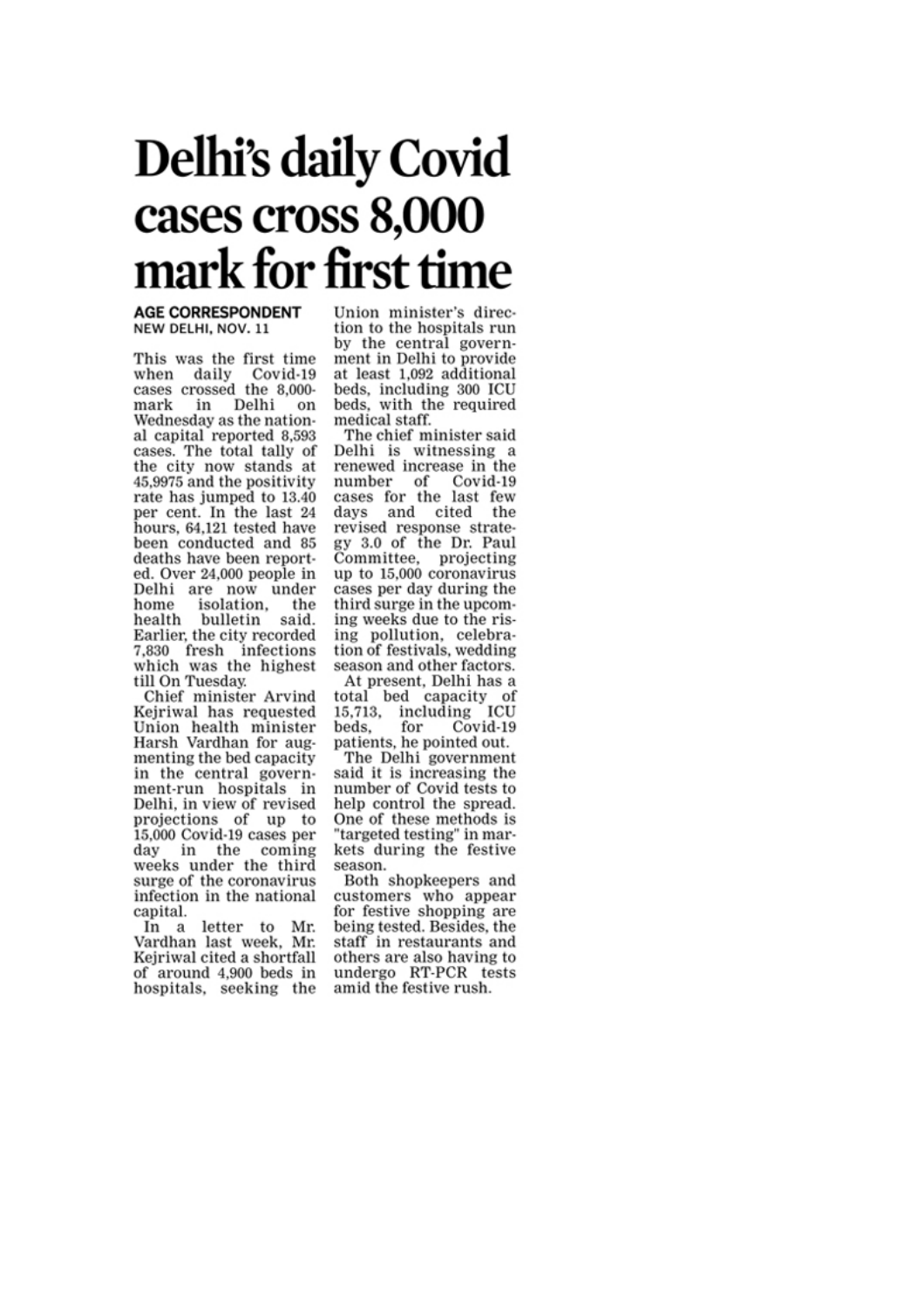#### **Pollution ((The Asian Age: 20201112)**

http://onlineepaper.asianage.com/articledetailpage.aspx?id=15219338

# Delhi's air improves to 'very poor' from 'severe'

**AGE CORRESPONDENT** NEW DELHI, NOV. 11

After remaining in the "severe" zone for six days on the trot, Delhi's air quality improved slightly on Wednesday as - a change in the wind direction reduced the contribution of stubble burning to the pollution, though it was still in the 'very poo' category.

The city recorded an air quality index (AQI) of 344. The 24-hour average AQI was 476 on Tuesday.

An AQI between 201 and 300 is considered "poor", 301-400 "very<br>poor" and 401-500<br>"severe", while the AQI above 500 falls in the severe plus catego-

ry<br>The national capital had witnessed six consecutive 'severe' air quality days till Tuesday. It had recorded seven such days in November last year.

**THE neighbouring** cities of Faridabad. Ghaziabad, Noida, Greater Noida, and Gurgaon, which fall in the National Capital Region, also recorded their AOI in 'poor' and 'very poor' categories

The neighbouring cities of Faridabad (327), Ghaziabad (360). Noida (309), Greater Noida  $(340)$ , and Gurgaon (288), which fall in the National Capital Region (NCR), also recorded their<br>AQI in "poor" and<br>"very poor" categories on Wednesday.

The Central Pollution Control Board (CPCB) ordered the closure of hot mix plants and stone crushers in Delhi-NCR till November 17 in view of a likely increase in pollution levels during the coming days, when a number of festivals will be celebrated.

It also asked the gov-

ernments of Punjab and Haryana to take immediate stringent actions to curb stubble burning and authorities in Delhi-NCR to strictly check biomass burning.

The levels of PM2.5 'which is about three percent the diameter of a human hair and can lead to premature deaths from heart and lung diseases' was 177 microgram per cubic meter  $(\mu g/m3)$  at 5 pm, below the emergency threshold of 300 µg/m3.

The safe limit is 60 µg/m3. On Tuesday, PM2.5 levels had soared to 528 µg/m3 in the afternoon. PM10 level stood at 343 µg/m3 at 5 pm.

It had peaked at 685 µg/m3 on Tuesday,<br>according to CPCB data. PM10 levels below 100 µg/m3 are considered safe in India and 500 µg/m3 is the emergency threshold.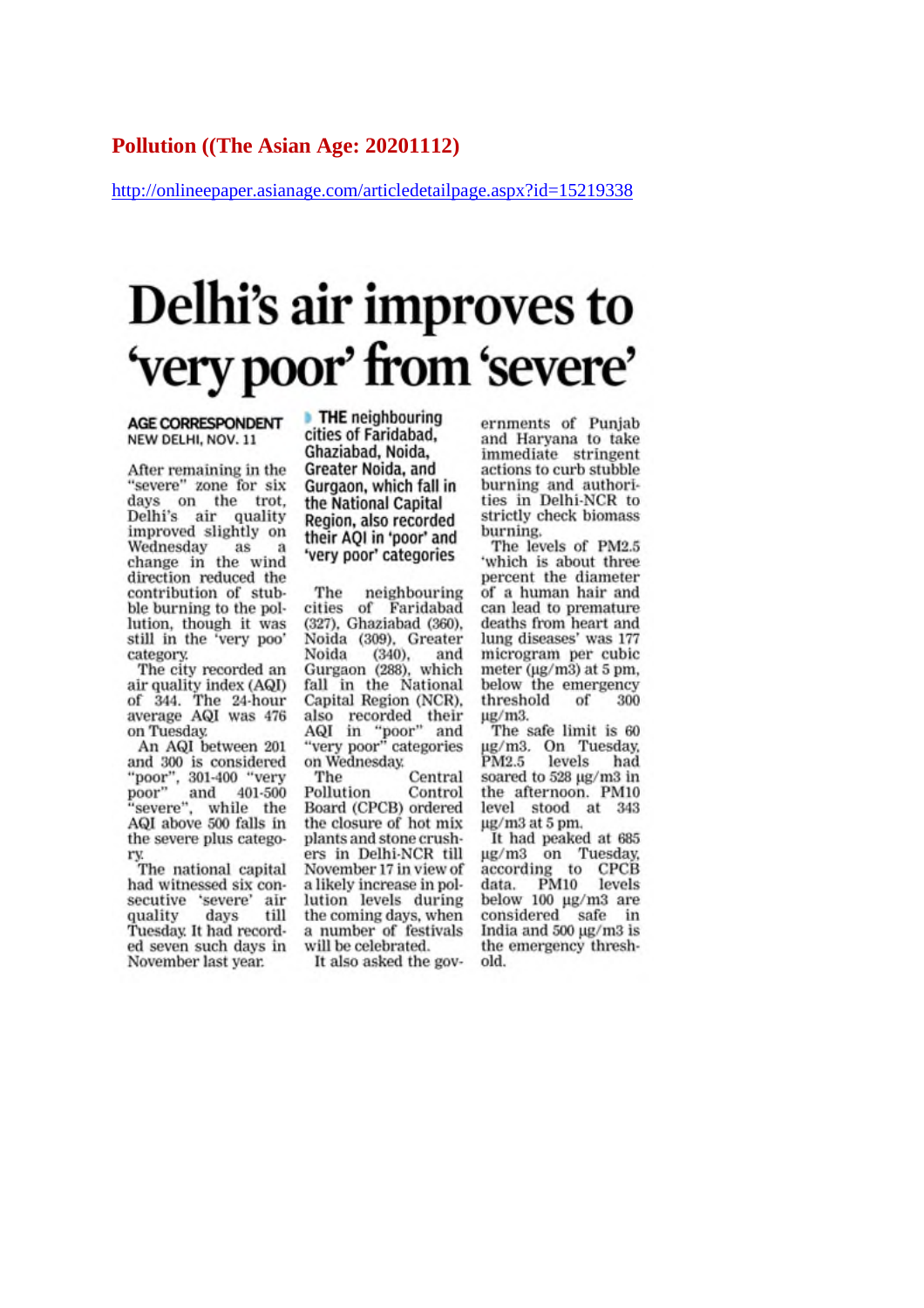#### **Dose of optimism: On India and COVID-19 vaccine**

#### **Dose of optimism: On India and COVID-19 vaccine (The Hindu: 20201112)**

https://www.thehindu.com/opinion/editorial/dose-of-optimism-the-hindu-editorial-on-indiaand-covid-19-vaccine/article33069236.ece

India must improve its cold chain infrastructure to avail benefits of new vaccines Multinational drug company Pfizer has announced promising results from its ongoing phase-3 trial of a potential COVID-19 vaccine. However, these early results, of the vaccine candidate being "90% protective" in the trial's volunteers — nearly  $40,000$  are enrolled — is the only important detail that is public. Pfizer, which is using a vaccine candidate by German firm BioNTech, had disclosed in September that for a vaccine to be judged 60% effective, 164 volunteers would have to contract COVID-19. This includes both the vaccine and placebo groups. The claim of 90% is based on a sample of 94 volunteers but it is not known how many belonged to either group. It is also unclear if those who were eventually infected, manifested mild or moderate severity of disease. Though the results, according to Pfizer, were announced by an expert independent committee, they have not yet been announced by the standard procedure of a peer-reviewed journal. In short, there is still time to be reliably sure that the results actually hold up in a wider population.

Pfizer's announcement may not have an immediate impact for India. Unlike 'Covishield' by the Serum Institute or 'Covaxin' by Bharat Biotech Ltd., there are no large phase-3 trials of the vaccine in India. While there were early discussions with Pfizer, there is as yet no confirmation on whether India can be assured of early access to even a fraction of the vaccine output in the event it is readied. The vaccine candidate is based on an m-RNA technology, which eschews the use of an infectious particle, such as a portion of the virus, and uses a piece of RNA that is then made into an antigen by the body's own machinery. This reduces the odds of untoward reactions. It also does not need to be cultured in chicken eggs or other mammalian cells, allowing it be made faster and more inexpensively. Though it is at the frontier of novel vaccine production methods, there are still no commercially available m-RNA based vaccines. They also reportedly need to be refrigerated to nearly minus 70°C and India, with its limited cold chain infrastructure, lacks efficient vaccine storage capacity. However, irrespective of whether and when the Pfizer vaccine is available, there is reason for optimism. For one, it shows that scientists' basic strategy — of developing a vaccine to target the spike protein of the virus is correct and given that this is an approach most vaccine developers are following, the chances of several encouraging results are high. Given that another firm, Moderna, also employs an m-RNA based approach, it is likely that the new vaccine platform may prove to be a breakthrough approach in developing future vaccines. India must keep a close watch on such platformtechnology and develop expertise. It must also not lose an opportunity to improve its cold chain infrastructure which currently is developed only for rudimentary vaccines.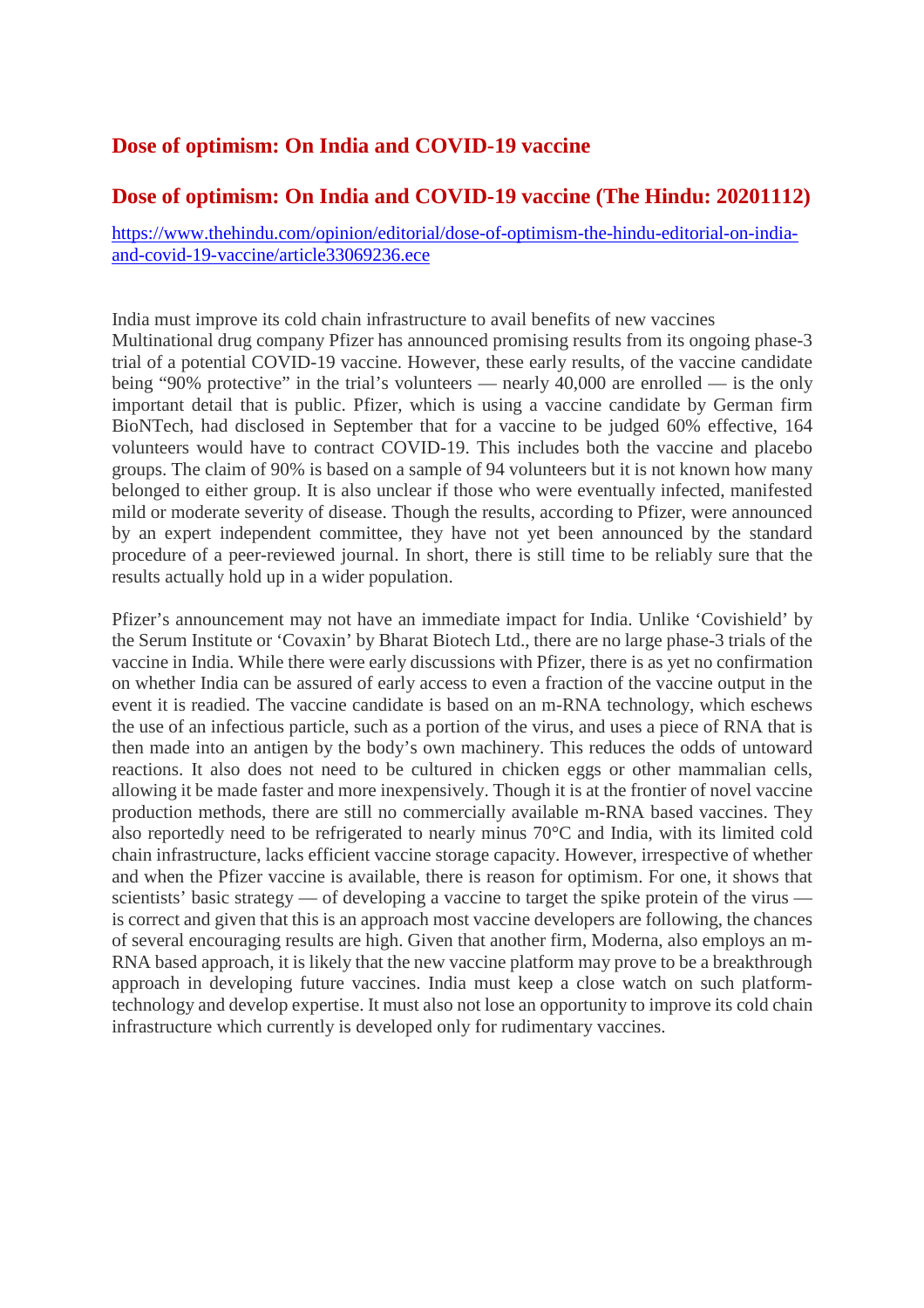#### **Mutation in Covid genome for testing**

## **Indian researchers find new mutation in Covid genome for testing (New Kerala: 20201112)**

https://www.newkerala.com/news/2020/197379.htm

A team of researchers at Nitte University in Karnataka's Mangaluru have identified a new mutation in the Covid-19 genome for testing its virus strain, a top varsity official said on Wednesday.

"The novel mutation will have implications for the diagnostic RT-PCR-based detection of the Covid-19 virus, which uses screening test," Nitte senior director Iddya Karunasagar told IANS here.

In a paper submitted for publication in the prestigious Elsevier Journal "Virus Research", investigators at Nitte, a deemed to be university, said they detected partial deletions in the gene encoding the viral envelope protein (E-gene) in the genomes across Karnataka, Maharashtra, Madhya Pradesh, New Delhi and Odisha.

The research was initiated after Anusha Rohit of tertiary care hospital Madras Medical Mission in Chennai alerted the Nitte team on the observation of some labs that occasional samples may be negative for E-gene but positive for RdRp gene or N-gene, depending on the confirmatory test system.

"As most labs do screening and confirmatory tests one after the other, samples negative for Egene will not be processed for confirmatory test and reported negative," Karunasagar said.

Nitte researchers comprising B. Krishna Kumar, Prithvisagar and Praveen Rai under the mentorship of K. Indrani, scanned the nucleotide sequence of E-gene of 2,000 viral genome sequences from the Global Initiative on Sharing All Influenza Data (GISAID).

"Partial deletion in one end of the E-gene was found in 34 viral genomes. The deletions in all states except Odisha were such that RT-PCR detection of the virus would not be affected," Karunasagar said.

In eight genomes from Odisha, however, the deletion was large enough to render the RT-PCR reaction negative.

Though it is a small proportion (8 out of 2,086) in the sample studied, it works out to 32,500 genomes, with large deletions in 8.4 million cases, detected across the country.

"Some of the test systems like Truenat from India and GenXepert from the US do simultaneous screening and confirmatory tests. Such systems can detect even viruses with these deletions," noted Karunasagar.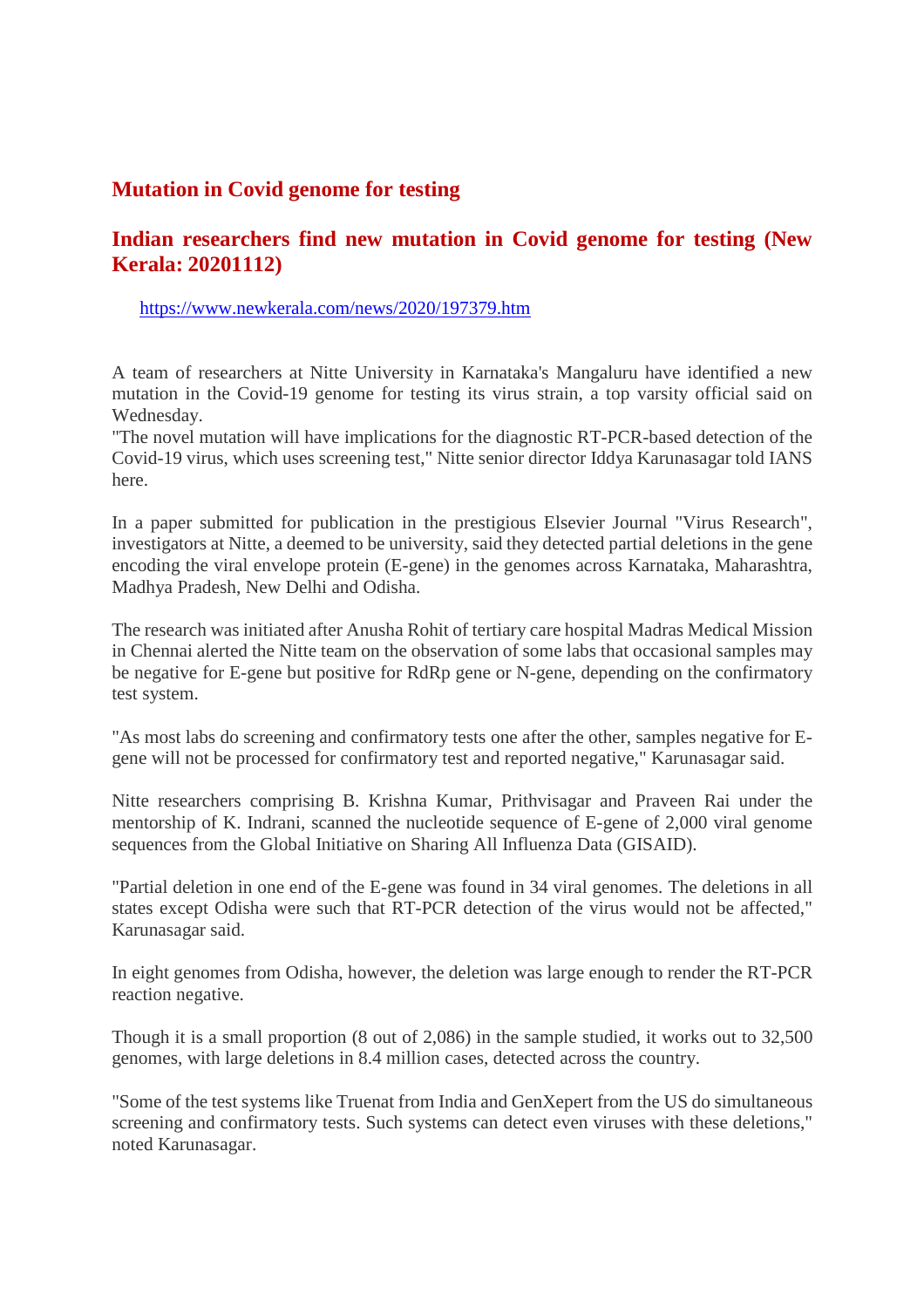The finding has implications for detection of coronavirus by RT-PCR (Reverse Transcription-Polymerase Chain Reaction), which is used as gold standard for diagnosis.

"If only E-gene based screening test is used, it is possible to miss some of the cases infected with mutated virus," he reiterated.

Noting that there was a need to understand the clinical implications of the mutation, the director said as the E-gene was essential for virus structure, mutation could lead to viruses with lower infectivity.

"This needs to be, however, confirmed with clinical data from individuals who have infections with mutated viruses," added Karunasagar.

#### **Stress**

#### **Study reveals how kids' screen time may up stress of parents (New Kerala: 20201112)**

#### https://www.newkerala.com/news/2020/197373.htm

Researchers have found that parents who frequently plop their kids in front of the TV to give themselves a break, might actually end up more stressed.

The study, published in the International Journal of Advertising, found that the more television that kids watch, the more they're exposed to advertising messages.

The more advertising, they see, the more likely they are to insist on purchasing items and that, researchers say, may contribute to parents' overall stress levels, well beyond a single shopping trip.

"The more advertising children see, the more they ask for things and the more conflict is generated," said study author Matthew Lapierre from the University of Arizona in the US.

The findings explore the potential effects of children's television-watching habits on their parents' stress levels.

The researchers looked at the effectiveness of three types of parent-child consumer-related communication collaborative communication, control communication and advertising communication.

Collaborative communication is when a parent seeks child input on family purchasing decisions, for example, saying things such as "I will listen to your advice on certain products or brands".

Control communication is when a parent exhibits total control in parent-child consumer-related interactions, for example, saying things such as "Don't argue with me when I say no to your product request".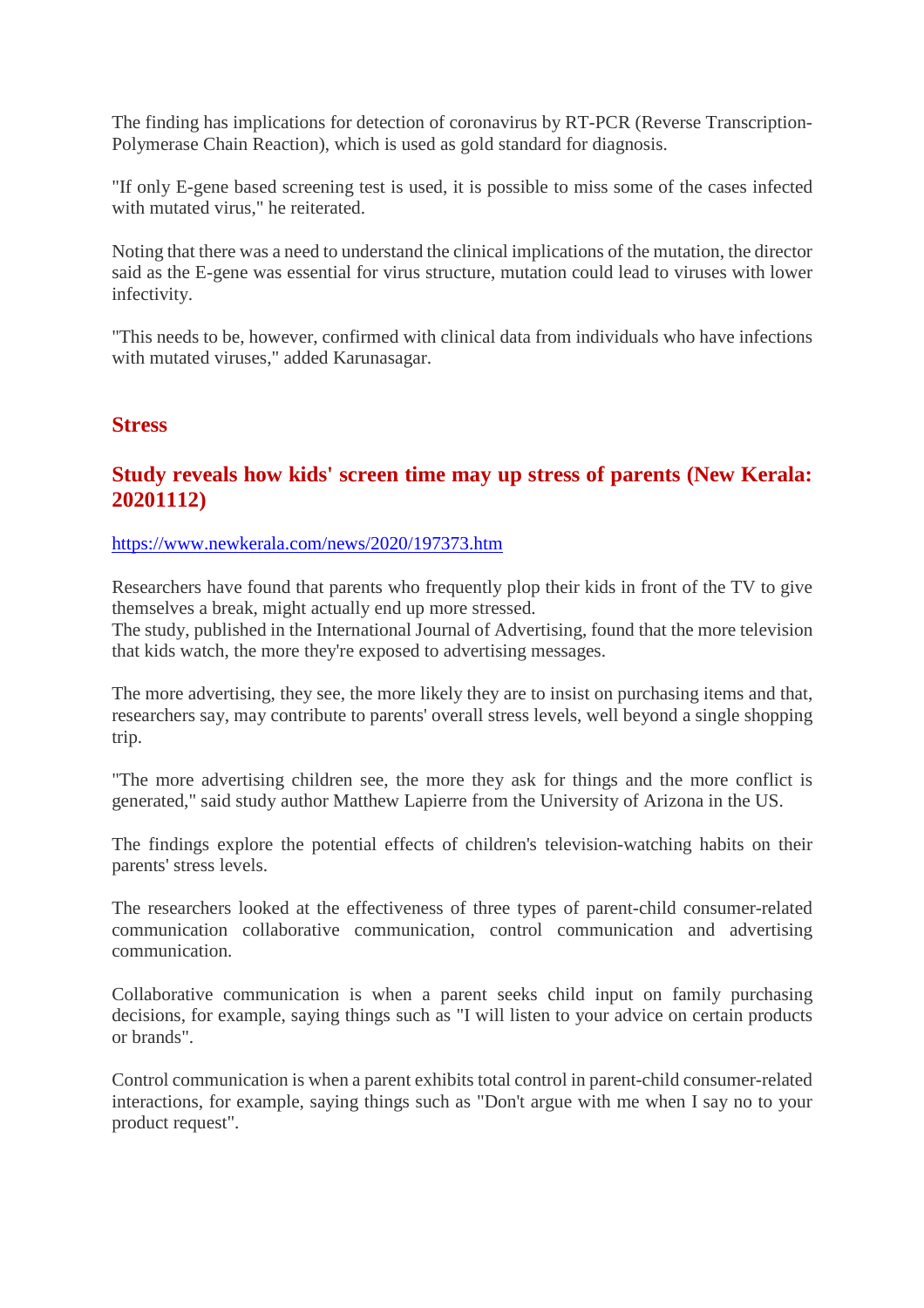Advertising communication is when parents talk to their children about advertising messages, for example, saying things such as "Commercials will say anything to get you to buy something".

They found that, in general, collaborative communication is associated with less parent stress.

However, the protective effect of collaborative communication decreases as children's purchase initiation and coercive behaviours - such as arguing, whining or throwing temper tantrums - increase.

Both control communication and advertising communication are associated with more purchase initiations and children's coercive behavior, the researchers found, suggesting that engaging less in those communication styles could be beneficial.

However, when children have higher levels of television exposure, the protective effect of engaging in less advertising communication decreases.

"Overall, we found that collaborative communication between parents and children was a better strategy for reducing stress in parents," the study authors wrote.

#### **Air pollution**

## **Air pollution causes 40% deaths in patients with chronic illnesses: AIIMS Director (New Kerala: 20201112)**

https://www.newkerala.com/news/2020/197334.htm

Noting that air pollution is a silent killer, Randeep Guleria, Director at the All India Institute of Medical Sciences (AIIMS), said that it contributes to up to 40 per cent deaths in patients with chronic illnesses and neonatal fatalities.

"The global burden disease published in Lancet shows that in 2019, air pollution was the fourth leading cause of mortality and third for disability-adjusted life years. Air pollution is a silent killer which makes it difficult for the policymakers to understand," he said.

"We must focus more on the chronic effects of pollution such as diabetes, lower respiratory tract disease, lung cancer, stroke or neonatal deaths - there is enough data to say that around 20 to 40 per cent of deaths in these diseases are caused by air pollution," Guleria said.

He was speaking at the second Good Air Summit organised by the Integrated Health iamp; Wellbeing (IHW) Council.

Guleria also said that more than smoking tobacco, pollution contributes to developing diseases such as lung cancer, COPD and heart disease. "These are acute effects," he added.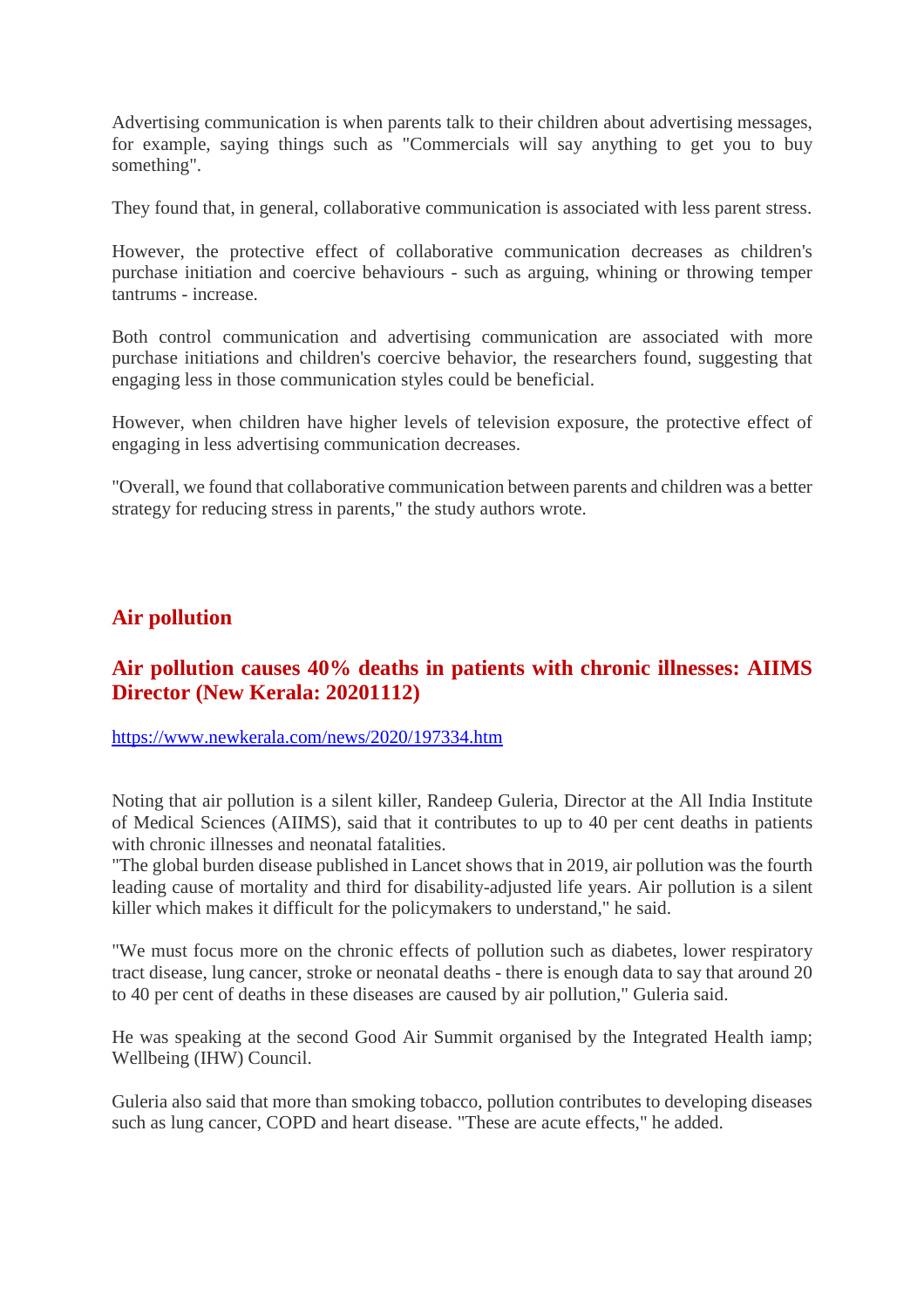The AIIMS chief also shared that within a few days of spike in air pollution levels, the influx of patients increased in the hospital's OPDs.

"Experience in AIIMS shows that whenever there is a spike in air pollution, the number of patients in OPDs increases in the next 5-6 days," Guleria said.

Union Minister for Environment, Forest and Climate Change, Prakash Javadekar, also attended the summit. Accepting that pollution is a sensitive issue and a serious challenge, he expressed hope that the newly-constituted Commission for Air Quality will reduce pollution in the national capital.

"We introduced the idea of measuring air quality and brought the concept of AQI. The Sameer app of the Central Pollution Control Board provides hourly update of the national Air Quality Index (AQI). I am hopeful that the Commission for Air Quality Management will reduce pollution further," Javadekar stated.

Meanwhile, Kamal Narayan, CEO, IHW, complained that air pollution did not receive the kind of response it required either from the government or the citizens, despite being an evident health emergency.

"The data from 'State of Global Air 2020' shows that 1.67 million or 17 lakh people die annually due to air pollution that comes to around 4,700 deaths per day. Which means around half a million more people fell prey to air pollution last year than the number of lives claimed by Covid-19 virus till date, globally. However, despite being a super-killer and an evident health emergency, air pollution did not get the emergency response either from the system, or from the people," he said.

Commenting on the issue, Swatanter Kumar, retired Supreme Court judge and former chairperson of the National Green Tribunal (NGT), said that protection of the environment is a constitutional obligation of both the government and the citizens.

"Protecting the environment is a constitutional obligation for the citizens and a constitutional duty of the governments. We don't need more laws but better implementation of the existing frameworks. We need holistic, pragmatic and practical solutions for intergenerational equity and examine the sources of cleaner energy as well," he said.

## **Lung fibrosis**

#### **Researchers develop new treatment for lung fibrosis (New Kerala: 20201112)**

https://www.newkerala.com/news/2020/197316.htm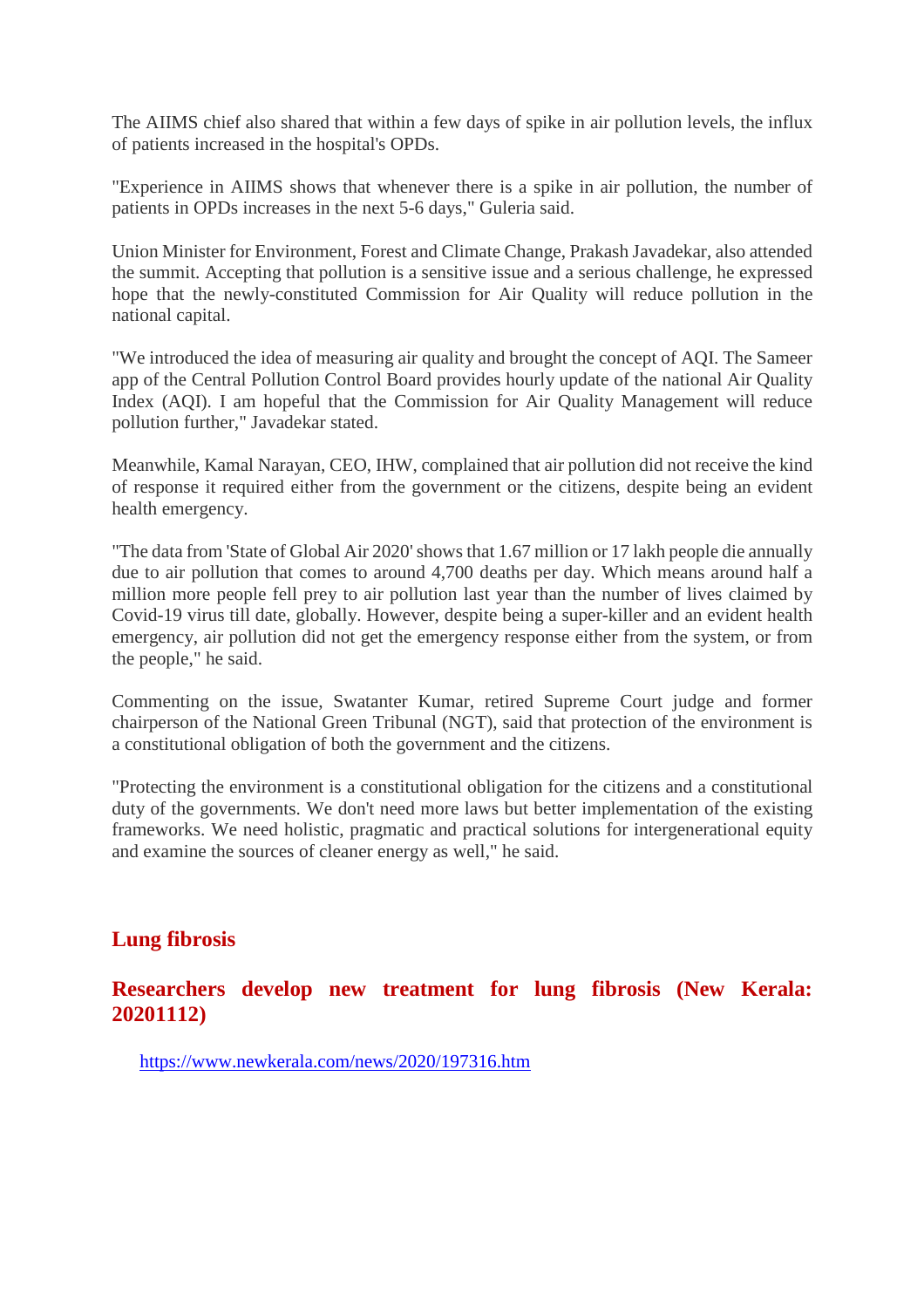a condition in which the lungs become scarred over time -- has been a concern for Covid-19 patients, say researchers, adding that they have now developed a new treatment option for lung fibrosis.

Lung fibrosis' symptoms include shortness of breath, dry cough, feeling tired, weight loss and nail clubbing. Complications may include pulmonary hypertension, respiratory failure, pneumothorax and lung cancer.

People with Idiopathic Pulmonary Fibrosis (IPF), also called lung fibrosis, have a life expectancy fewer than five years. Fibrotic diseases cause organ failure leading to nearly 45 per cent of all deaths in the U.S. Existing therapies do little to slow the progression.

Now the research team from Purdue University, US, have developed two targeted therapies for people with IPF.

The two different therapeutic approaches are published in the journals -- Science Translational Medicine and EMBO Molecular Medicine.

"This is a horrible disease that claimed the lives of my neighbour next-door and a good friend's wife," said a study author Philip S. Low of Purdue University.

"We developed two targeted therapies that allow us to use powerful drugs with high toxicities because we specifically deliver them to diseased cells without harming healthy ones," Low added.

The first of the Purdue team's novel targeted molecules are designed to slow fibrosis and extends life. The second IPF therapy suppresses fibrosis-inducing cytokine production.

The two therapies will be moving into human clinical trials within the next several months.

The developments come as a number of people with Covid-19 or who have recovered from Covid-19 experienced lung fibrosis or other related conditions.

#### **Anxiety, depression**

#### **Employment insecurity linked to anxiety, depression among young adults during COVID-19(New Kerala: 20201112)**

https://www.newkerala.com/news/2020/197249.htm

A new research shows a strong association between employment insecurity and common symptoms of anxiety and depression among young adults in America.

Among a sample of nearly 5,000 young American adults age 18 to 26, researchers found that since March 2020, young adults who lost their job or were part of a household that experienced employment loss were more likely than those with secure employment to experience four common symptoms of anxiety and depression.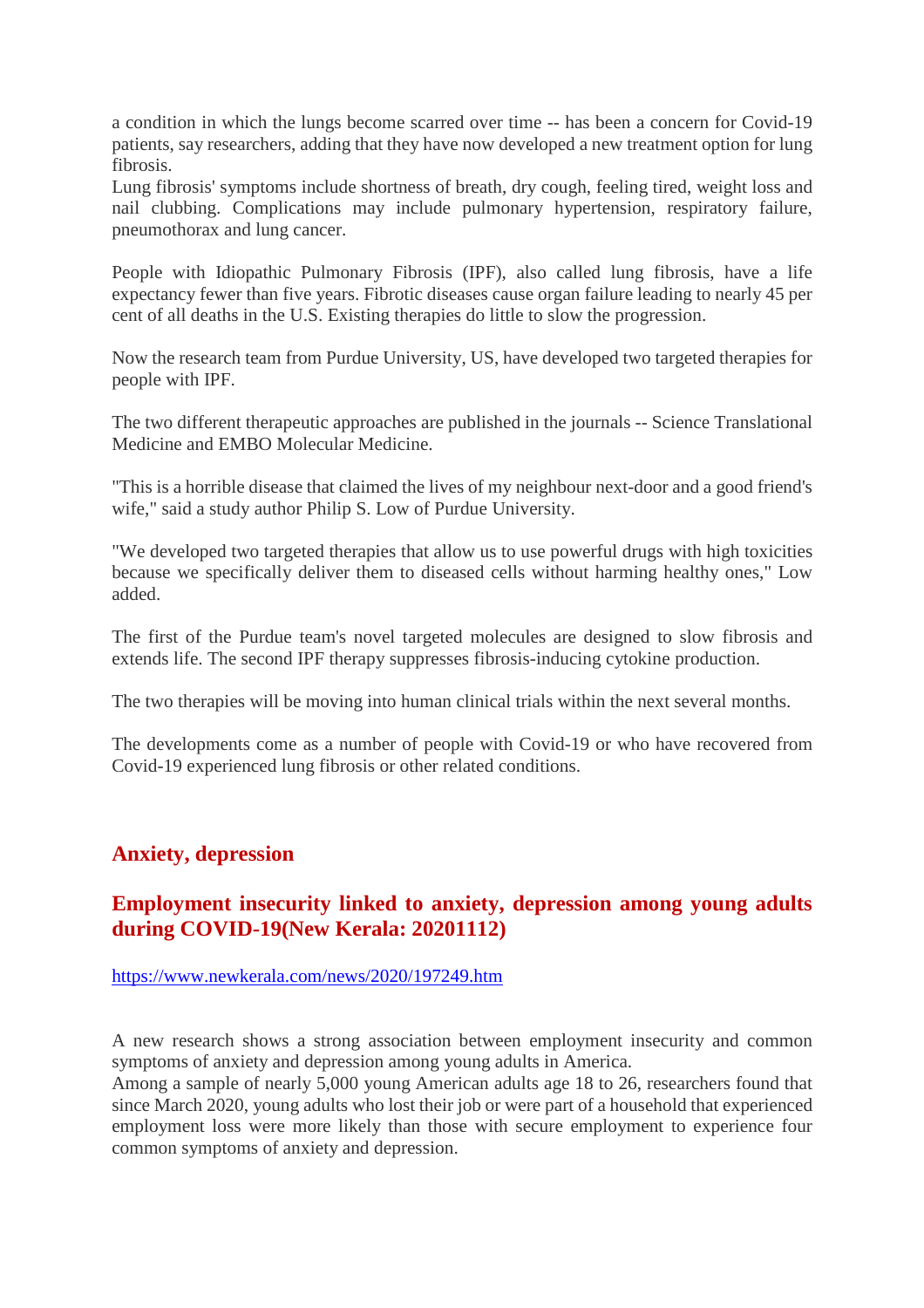This was also true of young adults who expected an employment loss in the next four weeks.

"It is clear from this study that the COVID-19 pandemic has had wide-ranging effects on young adults," said Kyle T Ganson, PhD, MSW, assistant professor at the University of Toronto's Factor-Inwentash Faculty of Social Work and lead author on the study.

"It is imperative that public policy address the economic downturns to ensure the employment security of young adults, which may subsequently address their mental health," added Ganson.

The study, published online in the Journal of Adolescent Health, found that since the start of the pandemic on March 13th, nearly 60 per cent of U.S. young adults experienced direct or household employment loss, while nearly 40 per cent expected direct or household employment loss in the coming four weeks.

"Young adults are especially affected by employment loss since they are just starting their careers," said senior author Jason M. Nagata, MD, MSc, a specialist in adolescent and young adult medicine at the University of California, San Francisco.

"Internships have been cancelled and employment offers have been rescinded during the pandemic," added Nagata.

The study also found that symptoms of anxiety and depression were common among the sample of young adults. In the seven days prior to the survey, 75 per cent reported being nervous, anxious or on edge, 68 per cent reported not being able to stop or control worrying, 67 per cent reported having little interest or pleasure in doing things, and 64 per cent reported feeling down, depressed, or hopeless.

"Young adults experiencing depression or anxiety should seek professional help early on. During the pandemic, there are more options to access telehealth and other mental health resources virtually," said Dr. Nagata.

The researchers argue that social workers and mental health professionals should be screening for employment insecurity as the pandemic continues to ensure they are proving appropriate treatment and referrals to unemployment programs and resources.

"Policymakers need to consider the long-term scarring that may occur as a result of both employment losses and poor mental health. We need to ensure that health insurance policies adequately cover mental health services for young adults," said Dr. Ganson.

## **Vitamin C's**

**Vitamin C's effectiveness against COVID may hinge on vitamin's natural transporter levels (New Kerala: 20201112)**

https://www.newkerala.com/news/2020/197099.htm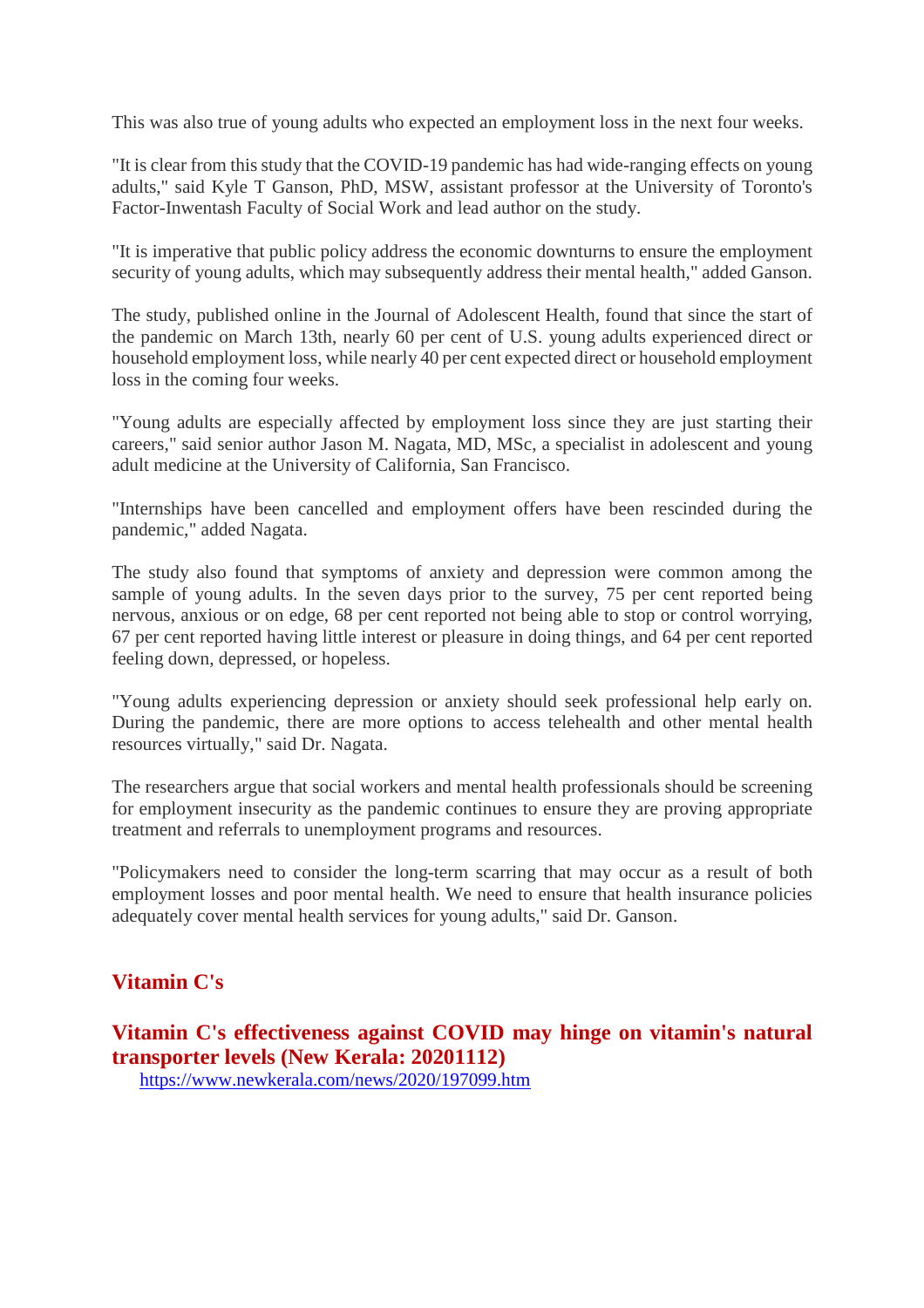High doses of Vitamin C under study for treating COVID-19 may benefit some populations, but investigators exploring its potential in ageing say key factors in effectiveness include levels of the natural transporter needed to get the vitamin inside cells.

Age, race, gender, as well as expression levels and genetic variations of those Vitamin C transporters that make them less efficient, all may be factors in the effectiveness of Vitamin C therapy against COVID-19 and other maladies, investigators at the Medical College of Georgia Center for Healthy Aging report in a commentary in the journal Aging and Disease.

The investigators recommend that those factors be considered in the design and execution of clinical trials, and when trial results are analyzed, for COVID-19 as well as other conditions, says Dr Sadanand Fulzele, aging researcher and the article's corresponding author.

The novel nature and lack of immunity against the coronavirus have prompted a worldwide pursuit of effective treatments for COVID-19, they write. That includes repurposing drugs with known safety profiles, including Vitamin C, an established immune system booster and antioxidant, which made it a logical choice to explore in COVID-19. Both strategies are needed in response to infection with the novel coronavirus to ensure a strong immune response to stop the virus from replicating in the body, and to avoid the over-the-top, destructive immune response the virus itself can generate if it does.

There are at least 30 clinical trials underway in which Vitamin C, alone or in combination with other treatments, is being evaluated against COVID-19, some with doses up to 10 times the recommended 65 to 90 milligrams daily of Vitamin C.

Factors like whether or not Vitamin C can get inside the cell, likely are an issue in the effectiveness the therapies ultimately show, says Dr Carlos M. Isales, co-director of the MCG Center for Healthy Aging and chief of the MCG Division of Endocrinology, Diabetes and Metabolism.

In fact, without adequate transporters on a cell's surface to get the water-soluble vitamin past the lipid layer of cell membranes, particularly large doses may enable the vitamin to cluster around the outside of cells where it actually starts producing oxidants, like damaging reactive oxygen species, rather than helping eliminate them, says Isales, a study coauthor.

"We think it's important to look at transporter expression," Fulzele says.

They suspect low transporter expression is a factor in the mixed results from Vitamin C's use in a variety of other conditions. Clinical trials in osteoarthritis, for example, an autoimmune disease where a misdirected immune system is attacking the joints, has gotten mixed results, Fulzele says. However, its usage in other viral-induced problems, like potentially deadly sepsis, has shown benefit in reducing organ failure and improving lung function in acute respiratory distress syndrome, which is also a major cause of sickness and death with COVID-19.

At the time their Aging and Disease paper was published, there were not yet published studies of the efficacies of high-dose, intravenous vitamin studies underway for COVID-19.

Fulzele, who works on Vitamin C in ageing, and others have shown that some conditions, like osteoarthritis and even normal ageing, are associated with significant downregulation of at least one subtype of Vitamin C transporter.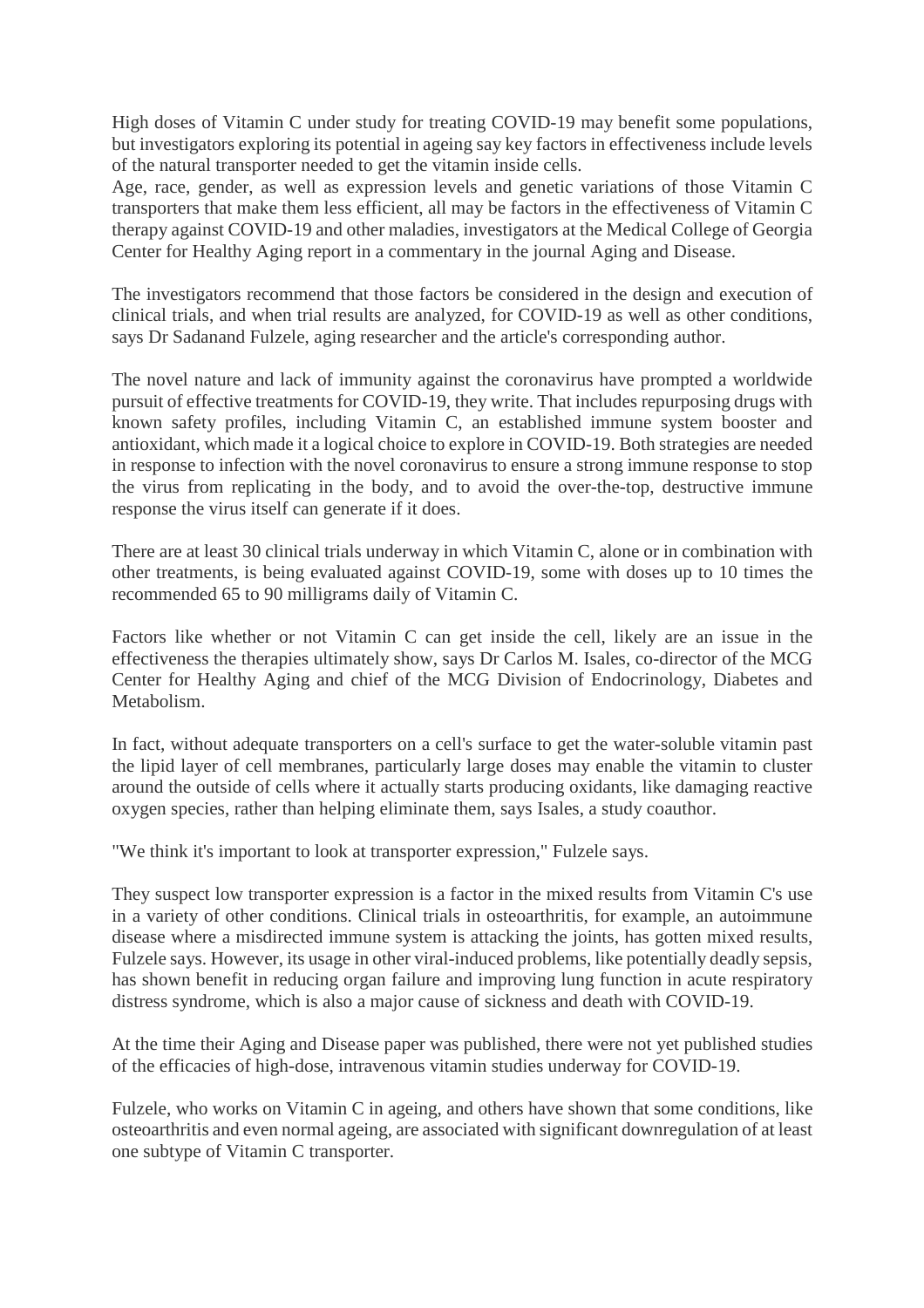In fact, part of the paradox and concern with COVID-19 is that those most at risk mostly have both lower levels of Vitamin C before they get sick and fewer transporters to enable the vitamin to be of benefit if they get more, Fulzele says.

Many of those most at risk from COVID-19, including individuals who are older, Black, male and with chronic medical conditions like osteoarthritis, hypertension and diabetes, tend to have lower levels of Vitamin C, another reason Vitamin C therapy would be considered a reasonable treatment, Isales says. The investigators also note that patients may develop a Vitamin C deficiency over the course of their COVID-19 illness since, during an active infection, vitamin C is consumed at a more rapid rate. Insufficient levels can augment the damage done by an overzealous immune response.

While not routinely done, transporter expression can be measured today using PCR technology, a method also used for novel coronavirus as well as influenza testing. While increasing transporter expression is not yet doable in humans, one of Fulzele's many research goals is to find a drug or other method to directly increase expression, which should improve the health of older individuals as well as those with other medical conditions that compromise those levels.

He notes that reduced transporter levels that occur naturally with age are a factor in the reduced immune function that also typically accompanies ageing. That means that even when a 60 year-old and 20-year-old both have a healthy diet in which they consume similarly, sufficient amounts of Vitamin C, the vitamin is not as effective at boosting the older individual's immune response. Reduced immune function in older individuals is known to put them at increased risk for problems like cancer and COVID-19.

Low Vitamin C levels also have been correlated with higher mortality in older individuals from causes like cardiovascular disease. High oxidative stress, a major factor in conditions like a cardiovascular disease as well as aging and now COVID-19, also is associated with significantly reduced expression of the Vitamin C transporter.

Isales and Fulzele doubt that taking a lot of Vitamin C is a good preventive strategy against COVID-19, except in those individuals with a known deficiency.

Vitamin C is an essential vitamin, which means people have to consume it in their food or supplements. Foods naturally high in Vitamin C include oranges, potatoes, tomatoes, broccoli and Brussels sprouts. The vitamin's diverse roles in the body also include the formation of blood vessels, collagen and cartilage.

## **Low fitness**

#### **Low fitness linked to higher depression, anxiety risk: Study (New Kerala: 20201112)**

https://www.newkerala.com/news/2020/196987.htm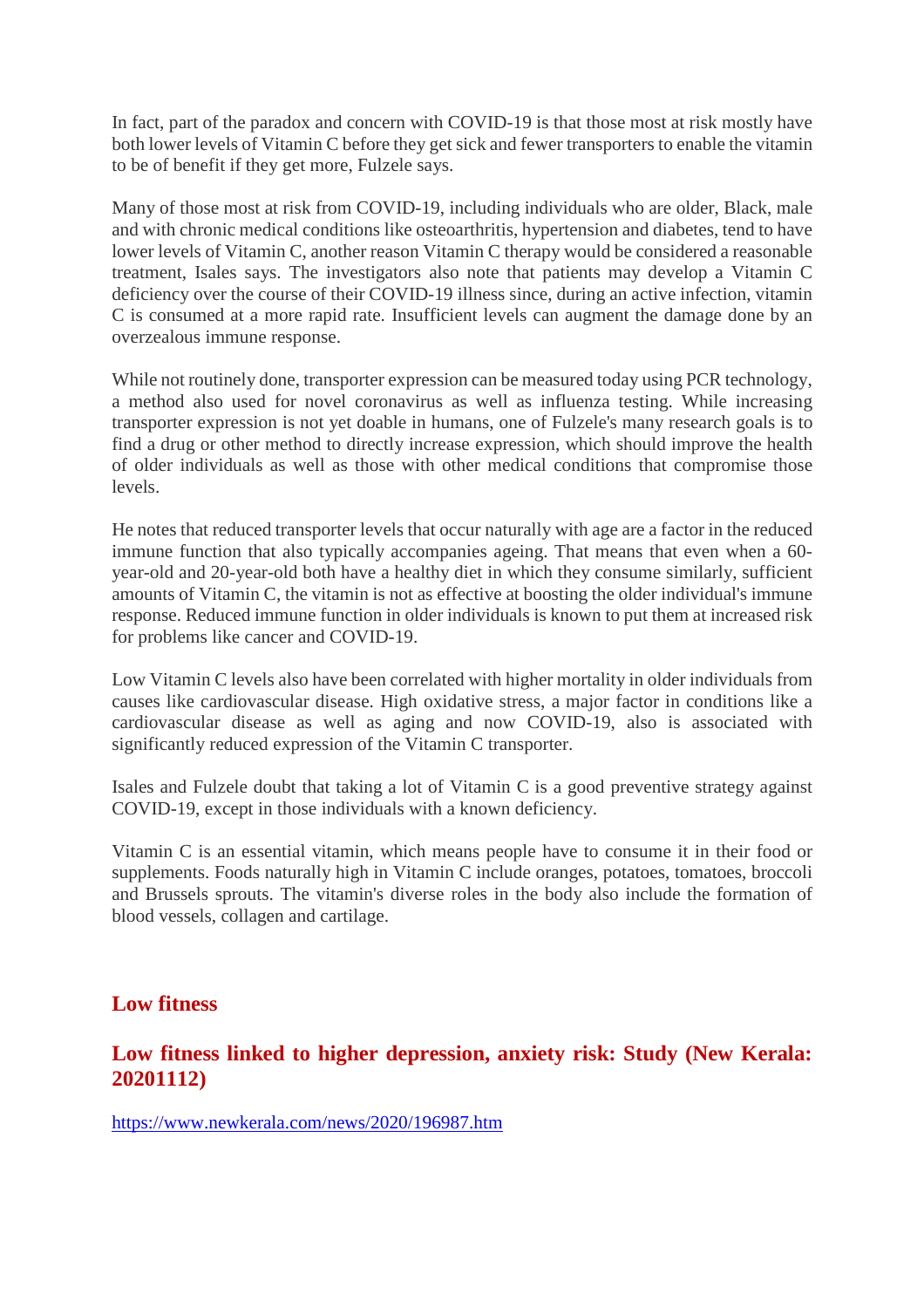People with low aerobic and muscular fitness are nearly twice as likely to experience depression, according to a study led by University College London (UCL) researchers. Low fitness levels also predicted a 60 per cent greater chance of anxiety, over a seven-year follow-up, according to the findings published in BMC Medicine.

Lead author, PhD student Aaron Kandola (UCL Psychiatry) said "Here we have provided further evidence of a relationship between physical and mental health, and that structured exercise aimed at improving different types of fitness is not only good for your physical health, but may also have mental health benefits."

The study involved 152,978 participants aged 40 to 69 of the UK Biobank study. Their baseline aerobic fitness at the start of the study period was tested by using a stationary bike with increasing resistance, while their muscular fitness was measured with a grip strength test. They also completed a questionnaire gauging depression and anxiety symptoms.

Seven years later they were tested again for depression and anxiety symptoms, and the researchers found that high aerobic and muscular fitness at the start of the study was associated with better mental health seven years later.

People with the lowest combined aerobic and muscular fitness had 98 per cent higher odds of depression, 60 per cent higher odds of anxiety, and 81% higher odds of having either one of the common mental health disorders, compared to those with high levels of overall fitness.

The researchers accounted for potentially confounding factors at baselines such as diet, socioeconomic status, chronic illness, and mental illness symptoms.

Previous studies have found that people who exercise more are less likely to experience mental illnesses, but most studies rely on people self-reporting their activity levels, which can be less reliable than the objective physical fitness measures used here.

Senior author Dr Joseph Hayes (UCL Psychiatry and Camden and Islington NHS Foundation Trust) said "Our findings suggest that encouraging people to exercise more could have extensive public health benefits, improving not only our physical health but our mental health too. Improving fitness through a combination of cardio exercise and strength and resistance training appears to be more beneficial than just focusing on aerobic or muscular fitness."

Aaron Kandola added "Reports that people are not as active as they used to be are worrying, and even more so now that global lockdowns have closed gyms and limited how much time people are spending out of the house. Physical activity is an important part of our lives and can play a key role in preventing mental health disorders."

"Other studies have found that just a few weeks of regular intensive exercise can make substantial improvements to aerobic and muscular fitness, so we are hopeful that it may not take much time to make a big difference to your risk of mental illness."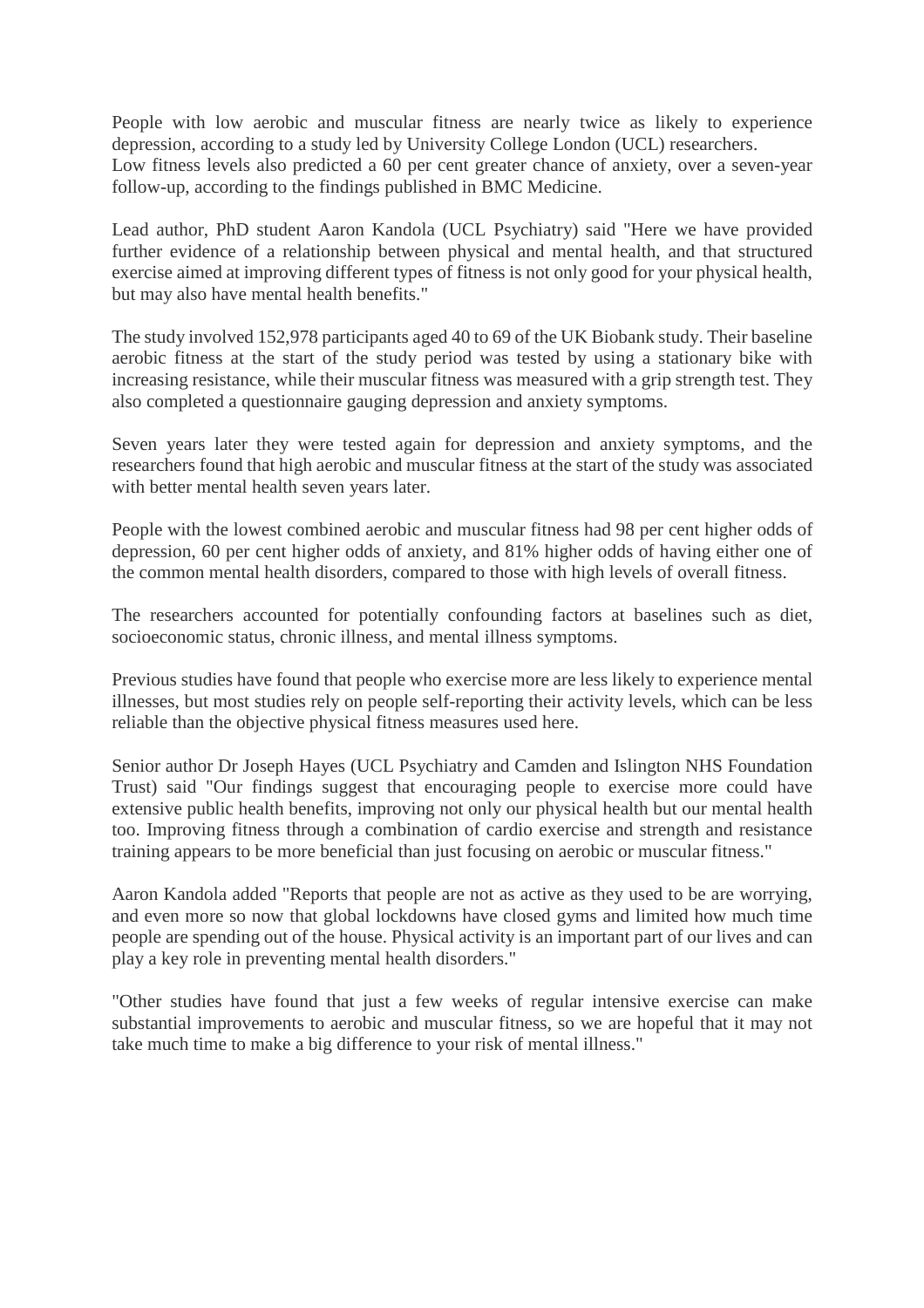## **Natural alternatives**

#### **Turning to natural alternatives for COVID-19 treatment (New Kerala: 20201112)**

https://www.newkerala.com/news/2020/196954.htm

With the novel coronavirus infecting over five crore people globally, boosting immunity is the biggest concern today. A body's immune system is its defence system. When a cold or flu virus, or the coronavirus that causes COVID-19 gets into your body, your immune system mounts an attack. However, this attack needs to be balanced as an overactive immune system can cause a cytokine storm.

While there is no one specific treatment or cure which could kill the COVID causing virus, a number of anti-viral, antimalarial and inflammation-fighting medicines like HCQ (Hydroxychloroquine), Remdesivir, Favipiravir and dexamethasone are being used in the hospitals.

While these drugs were initially stated to be effective in treating COVID-19, several studies emerged which did not support their touted efficacy and safety rates. A report appeared in the 'New England Journal of Medicine' (NEJM), underlined that HCQ (Hydroxychloroquine) did not work for critically ill patients. Further, another study done in New York, stated that using HCQ did not show extensive results and even induced certain side-effects that were not seen before. Based on clinical data, doctors using Favipiravir in the trials for Covid-19 observed that the drug suppressed the symptoms in people suffering from mild attacks of corona. However, Favipiravir does not offer total safety and the disease may recur in the patient. Additionally, the Solidarity Trial conducted by the World Health Organisation (WHO) showed that Remdesivir appeared to have little or no effect on mortality or length of hospital stays among patients with the respiratory disease.

Of all the potential therapies, Vitamins A, C, D, Zinc and Iron are most known for their roles in the immune system. Recently, a meta-analysis of a clinical trial stated that these supplements do not protect against Covid-19. It says having too much vitamins and minerals can impact overall immunity.

Thus, instead of taking additional supplements, one should focus on other aspects of supporting your immune system such as exercising, hydrating, getting enough sleep and eating fruit and vegetables. Studies suggest that all these supplements had little or no effect on overall mortality, initiation of ventilation and duration of hospital stay in hospitalised patients. This leads us to ancient herbal medicine as numerous places including China, Madagascar, Ghana, Central African Republic, Kerala and Goa seem to be keeping mortality rates low by using herbs.

How Alternative Treatments Are Helping?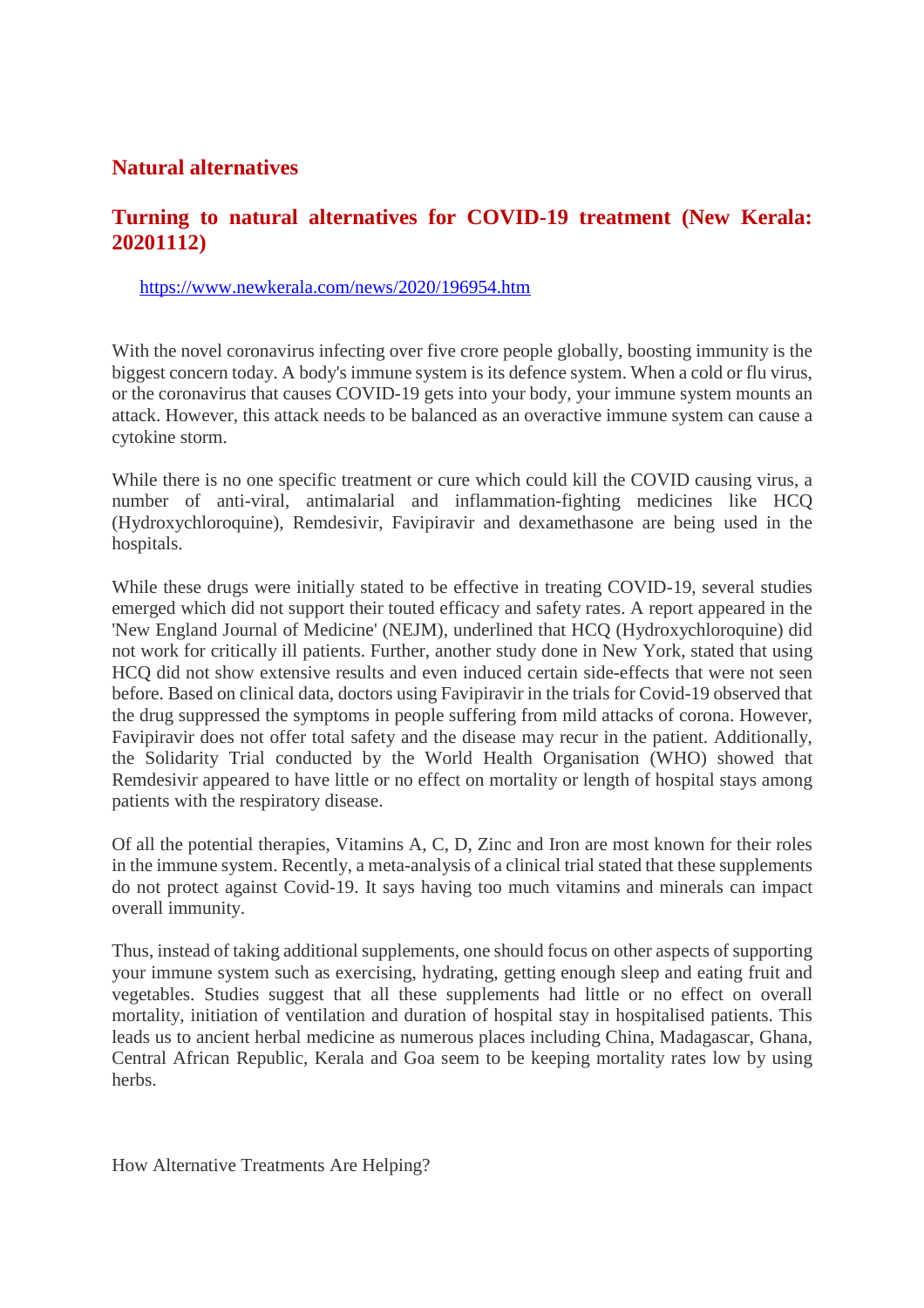As the scientists and medical experts across the globe are working tirelessly to procure a treatment to contain the spread of the novel coronavirus. A groundbreaking interim result of a clinical trial of COVID-19 patients has given rise to new hopes. The patients underwent natural treatment for COVID-19 in three hospitals and it was found that the combination treatment of Ayurvedic remedy known as "'Immunofree" by the Corival Life Sciences, and 'Reginmune' by Biogetica which is a Nutraceutical produced better results when compared to the conventional treatment approved by the government for COVID-19. It should be noted that none of the patients who were given the natural treatment progressed into developing severe symptoms or needed life support.

However, Ayurveda TCM and African traditional medicine focuses on lifestyle practices and immunity for cure and prevention of diseases. For instance, herbs like - Pushkarmool (Inula Racemosa), Dhamanaka (Artemisia Nilagirica), Pippali (Piper Longum), Kalmegh (Andrographis Paniculata), Bhumamalaki (Phyllanthus amarus), Ocimum Sanctum (Tulsi) and Glycyrrhzia Glabra (Liquorice), which have been used extensively in many countries and have found significant inhibition of the virus. They work on improving the body's capabilities like the body's T-cells and natural killer cells, which will greatly improve the chances of recovery when the virus catches you.

Apart from this, the Ministry of AYUSH, in its latest guidance, issued an advisory to states across the country recommending the use of traditional homeopathic drugs, Arsenicum Album 30 as a form of preventive medicine against COVID-19. Its prophylactic use has been suggested to battle some of the other symptoms associated with a flu-like infection, which have also been observed in COVID positive patients. In fact, numerous countries and states that have adopted or mandated natural treatment for Novel Coronavirus have shown mortality rates less than 1/10 of their neighbours. However, Arsenicum Album does not have data supporting it like these herbs above do from in silica, in vitro and in vivo studies.

With the anxiety around the disease, people are seeking "back to roots" or "traditional" remedies, such as immunity boosters to seek comfort. It seems like the aforementioned herbs can possibly do the body more good than harm and therefore should be taken by all during this pandemic.

## **Immune System**

#### **सिदयममजबूत इयून िसटम पानेके िलए रोजाना इन 5 चीज़का सेवन कर(Dainik Gagaran: 20201112)**

https://www.jagran.com/lifestyle/health-eat-these-foods-to-boost-immune-system-in-winter-season-21055411.html

विशेषज्ञों की मानें तो सर्दी के दिनों में सेहत का विशेष ख्याल रखना पड़ता है। अगर कोई कोताही बरतते हैं तो सेहत पर प्रतिकल प्रभाव पड़ता है। इसके लिए आप अपनी डाइट में इम्युन सिस्टम मजबूत करने वाले चीजों को जरूर शामिल करें।

नई दिल्ली, लाइफस्टाइल डेस्क। कोरोना काल में स्वस्थ रहना किसी चनौती से कम नहीं है। खासकर सर्दियों में हवा की गणवत्ता बेहद खराब होने से सांस संबंधी बीमारियों का खतरा बढ़ जाता है। इन दिनों सर्दी, खांसी और बलगम से संबधित मामले अधिक देखे जाते हैं। विशेषज्ञों की मानें तो